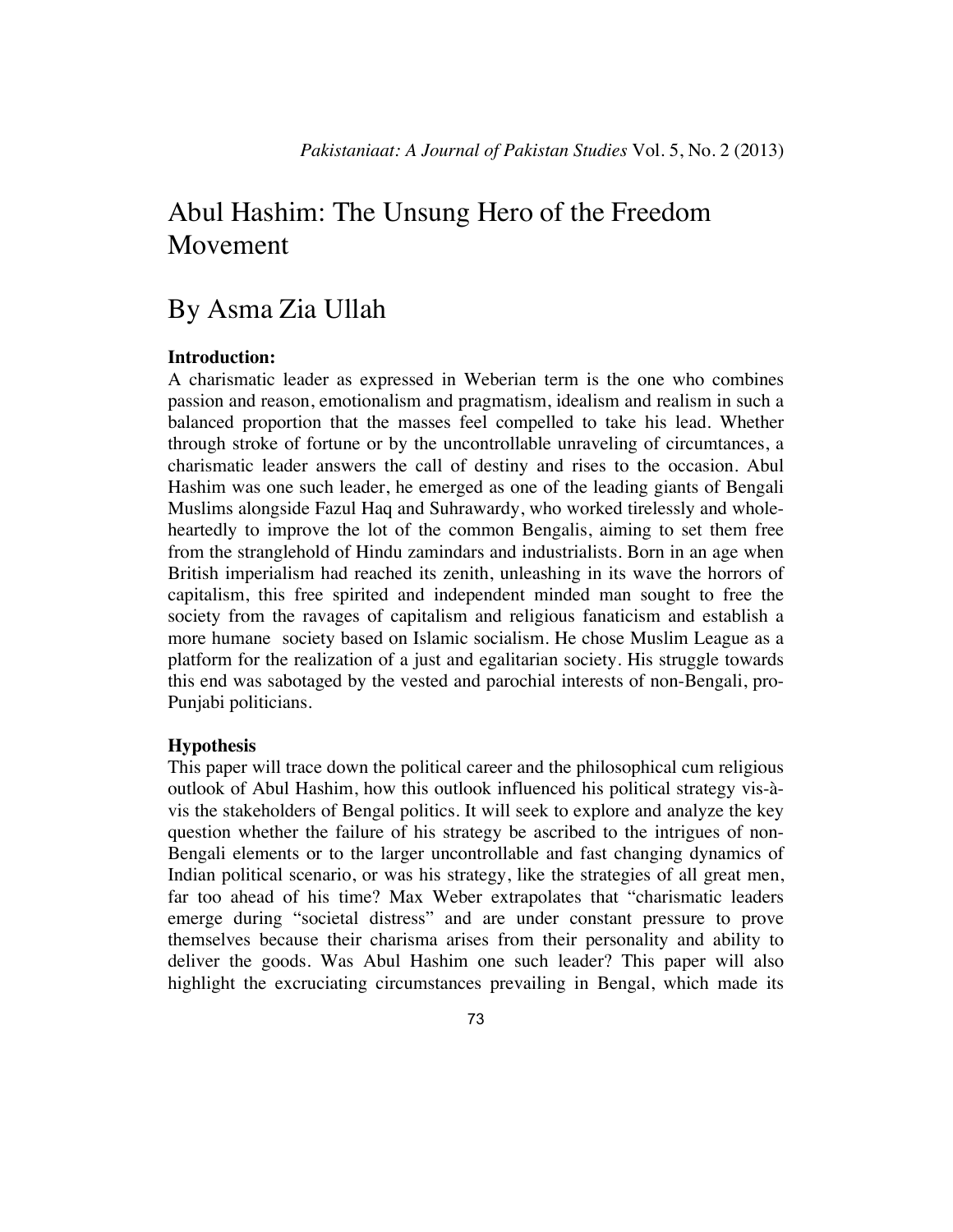socio-economic problems distinct from the rest of Muslim provinces in India, since charismatic figures are here being taken as "intelligent, innovative, persuasive, and magnetic leaders who emerge in situations where people are economically, socially, and politically oppressed".<sup>1</sup>Hashim's ingenious objection to the Lahore resolution and last moment efforts for an independent greater Bengal, which later developments proved, were not without logic and deeper understanding of Bengal politics, sadly though, all such attempts were misconstrued as anti-state and anti-Islam. The central establishment, dominated by the feudal landlords and industrialists mainly from Punjab failed to read into the deep seated fears of Bengalis which were firmly grounded in the history of economic exploitation. But history held him out, an independent Bengal was the dream of Abul Hashim and an independent Bengal was what the world eventually saw.

#### **Background**

Bengals political struggle for independence was firmly embedded in its economic dynamics. The fact that 90 per cent zamindars and 99 percent of money lenders in Bengal were Hindus and their consequent hold over resources cannot be easily repudiated, in kamruddin Ahmed estimation it was "really a class struggle, which was converted into communal rivalry".<sup>2</sup> The only respite was during the Muslim leagues ministry 1937-41 which infused confidence in the Bengali Muslim leaders and business community. The Muslim youth got more chance to enter government posts which were hitherto closed for them. It was this "competition between the Hindu and Muslim middle class"<sup>3</sup> which provided the key to the rise of Muslim league and the popular support behind the creation of a separate state.

Secondly, the political landscape of India underwent a drastic change, particularly at the provincial level, after the elections of 1937; Muslim provincial leadership realized the futility of separate electorates and all other constitutional safeguards. "The stark reality of near total political powerlessness"…"Majoritarianism of arithmetical numbers"<sup>4</sup> dawned upon them. So accurately pinpointed by Fazul Haq that "their number (80million) might sound a big number but was not in

<sup>1</sup> Common Threads among Different Forms of Charismatic Leadership" *in International Journal of Business and Social Science.* Vol. 2 No. 9 [Special Issue - May 2011] <sup>2</sup> Anwar Dil and Afia Dil, *Bengali Language Movement to Bangladesh***. (**Lahore: Ferozsons

Intercultural Forum, 2000), 54<br> $3$  *Ibid.*, 54

<sup>&</sup>lt;sup>4</sup> Jaswant Singh, *Jinnah: India-Partition Independence*, ( New Delhi: Rupa Publications, India, 2010), 232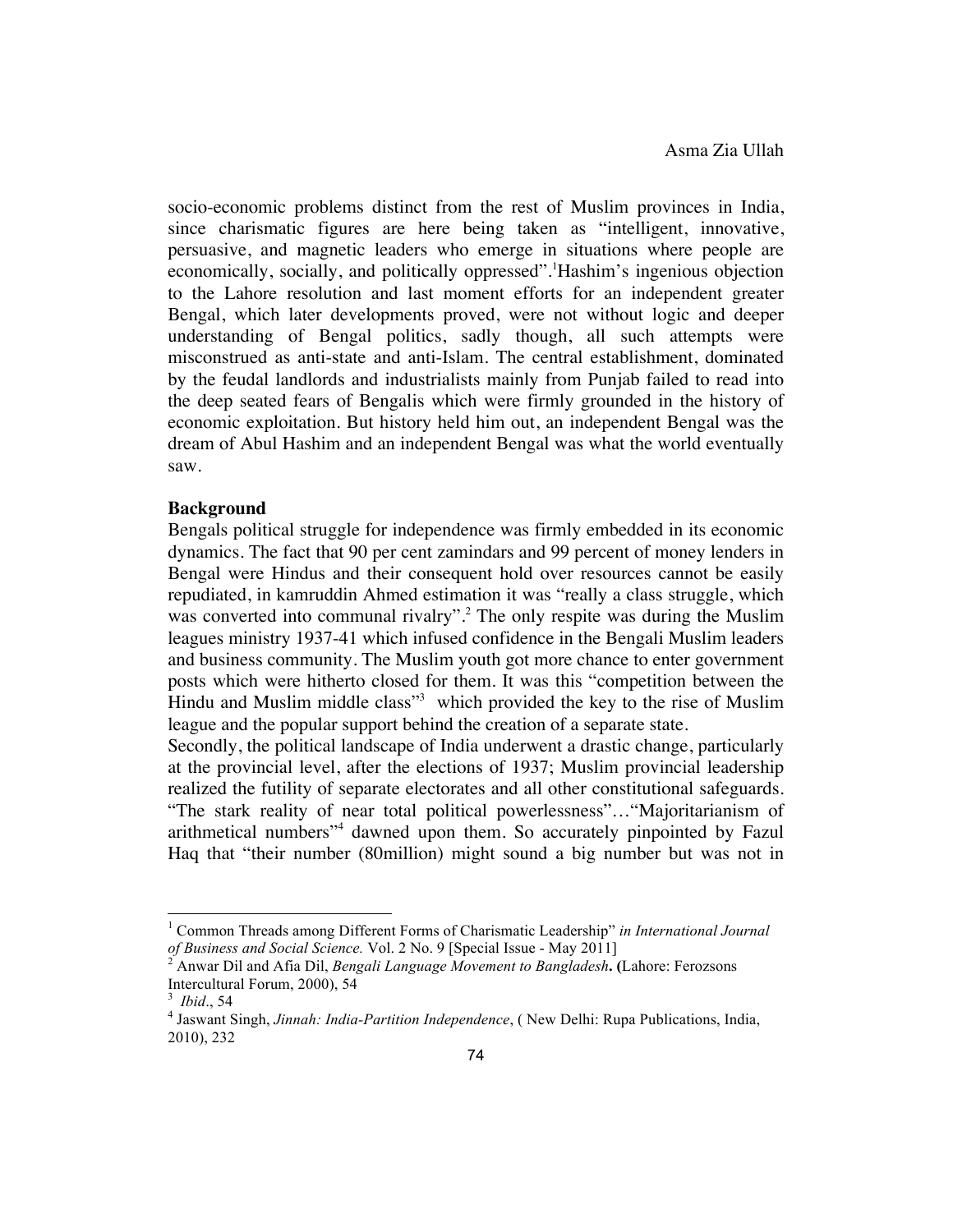"effective majority"  $5$  even in Punjab and Bengal where, too, the position of Muslims was not safe. Moreover, they wanted economic liberty which was only possible in a state where they exercised complete control over their resources. Political autonomy naturally preceded economic independence, in fact, Fazul Haq fell over with Jinnah over this issue that "Muslim league High Command" had reduced the provincial autonomy and had made it impossible for him to function effectively as Chief Minister of Bengal" 6

It was in light of these two factors that Bengali Muslims joined the rest of India in their support of Muslim league and Jinnah. Little did they know that their rightful claims and their rightful leaders would be so callously denied and crushed that within a decade another freedom struggle would take birth.

#### **Abul Hashim's political creed**

Abul Hashim's political strategy, his response to the Lahore resolution, reorganization of  $B P M L<sup>7</sup>$  and goals must all be seen in the light of his philosophical outlook towards life in general and the interrelationship between religion and politics. In this context, he was influenced by his father, who like Jinnah was the product of middle class intelligentsia, which breathed in the moderate, on-communal anti-imperialist outlook of Congress in the early  $20<sup>th</sup>$ century.Hashim was a gifted orator who hated the British imperialism and did not believe in the Two-nation Theory, he was an exponent of the "multinationalism" which meant that India was a sub-continent comprising various nations each having its own racial, linguistic, cultural and religious identity. "To me", he wrote, "India coveys the same sense as the term Europe does".<sup>8</sup>

His political philosophy was based on the idea of nationalism, regionalism, lingualism and socialism. He was a socialist of a different brand i.e. Islamic Socialism, called Rabbaniyat, meaning the social order prescribed in Islam.<sup>9</sup> That was the reason he so vehemently opposed the zamindari system and made its abolishment the focal central point of all his manifestos.

<sup>8</sup> Rana Razzaque*, Abul Hashim as a political thinker,* http://www.asiaticsociety.org.bd/journals/vol%2052/ABUL%20HASHIM%20AS%20A%20POLI

TICAL%20THINKER.html (7/26/2012) <sup>9</sup>

5 Anwar Dil and Afia Dil, *Bengali Language Movement to Bangladesh***,** <sup>55</sup> <sup>6</sup> *Ibid.,* <sup>60</sup>

<sup>&</sup>lt;sup>9</sup> Ibid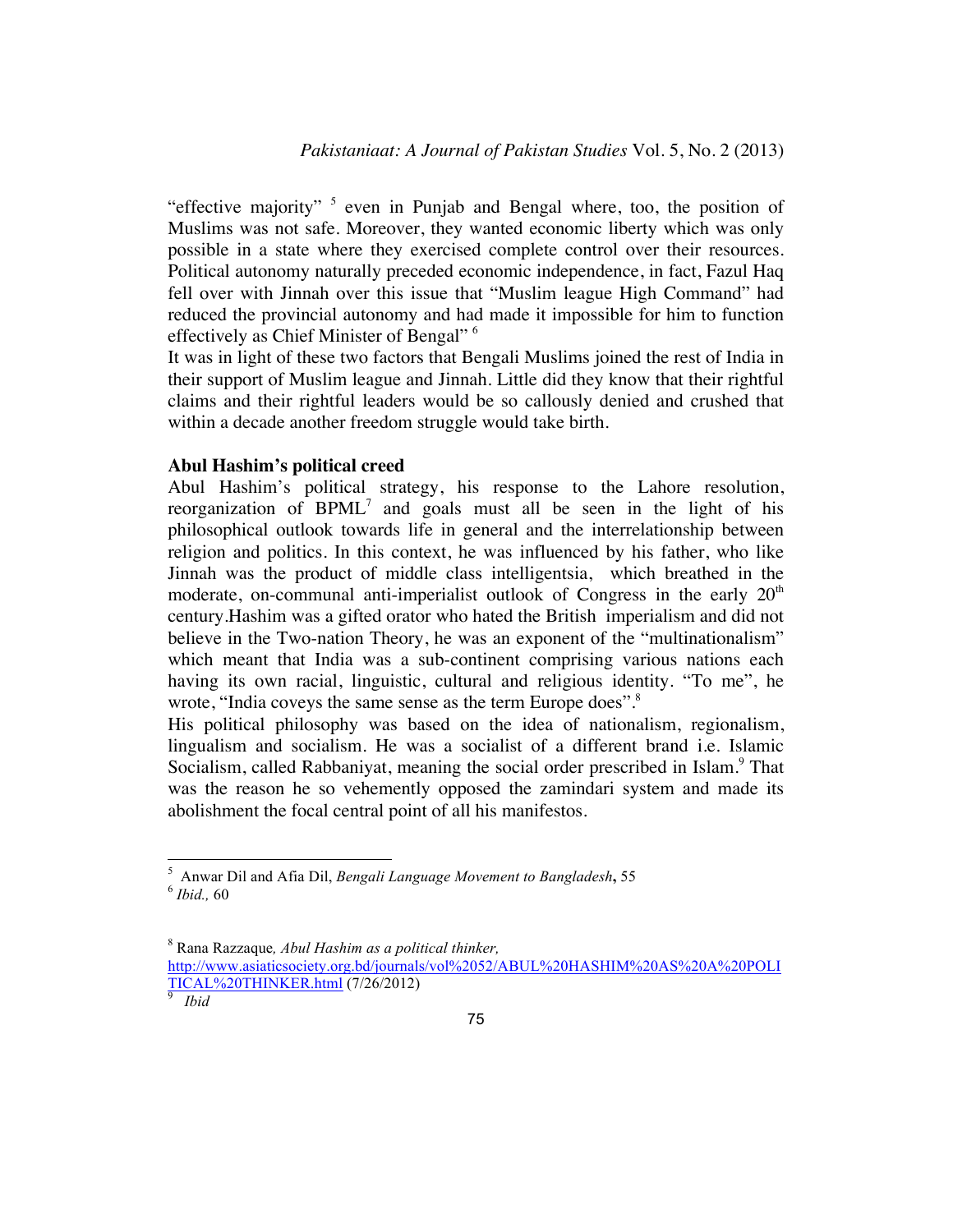## **Entry into politics**

Abul Hashim can easily be classified as the sole politician who was responsible for making Muslim league a mass party with more than a million registered members, his extraordinary organizing and rhetorical skills were matched by his high intellect and humanistic attitude, above all, he was an "enlightened Islamic scholar" and a "visionary thinker"<sup>10</sup>

He was born in a distinguished family of Burdwan, his father Abul Qasim was a member of the Congress and had a non-communal outlook towards politics, from his mother's side he was related to Hussein Shaheed Suhrawardy.His father had been an ardent supporter of Surendranath Banerjee (1848-1925) and had taken part in the anti-partition movement. Muslim support for the Swadeshi movement in Bengal was a rare incident. He had also taken part in the Khilafat- Noncooperation movement (1919-1922) in its early stage under the leadership of Gandhi during the Khilafat Movement (1918-1922). Abul Kasem never supported separatist politics. A tendency his son also inherited.

Abul Hashim took his degree in Law from Calcutta University. His formal entry into politics began in 1936 with his election to the Bengal legislative Assembly. In 1937 Jinnah met him at Ispahani's house and Hashim, in his autobiography narrates that when Jinnah said " Come, let us organize ourselves in such a way that we could oust the opportunists in Bengal and Punjab in 24 hours, Hashim thought he was speaking of Khawaja Nazimuddin and Sir Sikandar Hayat and the other landed gentry. He was disillusioned. He had pinned great hope on the leadership of Jinnah and struggled tirelessly to win mass support for Pakistan. But all his hopes were dashed.

#### **Political ascendancy/Secretary General**

Harun-ur-Rashid extols Abul Hashim's contribution to Muslim League in these words "The election of Abul Hashim to the Secretary ship of Bengal Muslim League marked the beginning of a new era in its history."<sup>11</sup>

Hashim's rise to political ascendancy was facilitated by a number of factors. In the wake of World War II, Fazul Haq had alienated himself from Jinnah and remained Jinnah's "worst personal problem"<sup>12</sup> Muslim league and due to Surawardy's mass campaign movement, demonstrations against Fazul Haq had

<sup>&</sup>lt;sup>10</sup> Anwar Dil and Afia Dil, *Bengali Language Movement to Bangladesh*, 285<br><sup>11</sup> Harun ur Rashid, *The Foreshadowing of Bangladesh*, ( Dhaka: Asiatic Society of Bangladesh,1987). 160.

<sup>&</sup>lt;sup>12</sup> Stanley Wolpert, Jinnah of Pakistan, ( Karachi:Oxford University Press, 2005).216.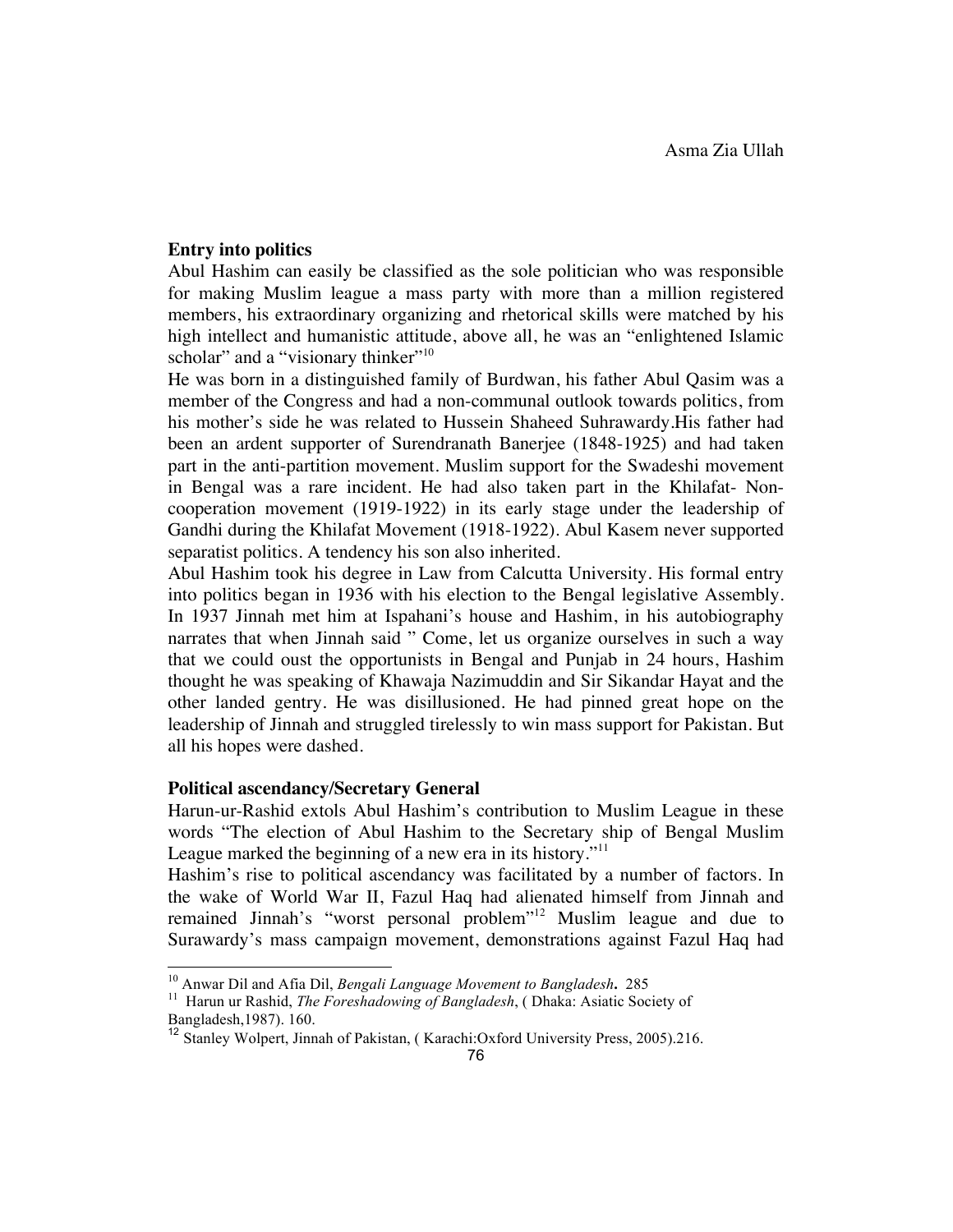become common. The formation of Suhrawardy's ministry in 1942 provided a launching pad for Abul Hashim to spread the power base of league through the length and breadth of Bengal. The Bengal famine, which brought grievances of the poor and the famished to its peak, resulted in people losing faith in the traditional centers of authority and turning towards Muslim league in flocks. Moreover the ousting of Chandra Bose from Congress also left a political vacuum in Bengal.Hashim's brilliant organizational and administrative skills soon turned the moribund Muslim League into a mass party of the Bengali Muslims. On November 7, 1943 when Suhrawardy became the CM of Bengal, Abul Hashim was elected the Secretary General of Bengal provincial Muslim league by defeating Abul Qasim, the nominee of Khawaja group. The seeds of rivalry were beginning to be sown. Under the leadership of the Hashim and Suhrawardy "the BPML turned its attention towards organizational and policy matters."<sup>13</sup>

His personal courage and insight into politics became apparent when in his inaugural speech as General Secretary of Muslim League he observed that League was "thrice mortgaged firstly to Ahsan Manzil, meaning Nawab of Dhaka, secondly to Maulana Akram Khan's for its media campaign through his newspaper Azad and thirdly for its economy to Ispahani.He vowed that Muslim League would be "freed from three centers of vested interests."<sup>14</sup> In Retrospection, he writes that "Nine members of the Dhaka Nawab family were in the BPML. Hashim also observed in his memoirs, that Khwaja Shahabuddin was very good at adopting Machiavellian means when needed. Hashim was puzzled at times to see their political maneuverings.<sup>15</sup>

Hashim's son, Badruddin Umar also observed that Suhrawardy was equally Machiavellian like the Khwajas and all of them were power seekers.<sup>16</sup>

His most outstanding contribution was that he freed Muslim league from the coterie of landlords and industrialists and Islamic orthodox-the so called Nawabs of Dhaka, Nazimuddin, Ispahani and Maulana Mohammad Akram khan. He made

<sup>&</sup>lt;sup>13</sup> *Ibid.*,160.<br><sup>14</sup> Kamruddin Ahmad, *A Social History of Bengal*, ( Dhaka:Progoti Publishers, 1970). 61.<br><sup>15</sup> Abul Hashim, *In Retrospection*, p. 38.as cited in Rana Razzaque, *Abul Hashim as a political thinker,*

http://www.asiaticsociety.org.bd/journals/vol%2052/ABUL%20HASHIM%20AS%20A%20POLI TICAL%20THINKER.html

<sup>&</sup>lt;sup>16</sup> Rana Razzaque, Interview with Badruddin Umar, Dhaka, October 29, 1995. http://www.asiaticsociety.org.bd/journals/vol%2052/ABUL%20HASHIM%20AS%20A%20POLI TICAL%20THINKER.htmls ( 28/7/2012)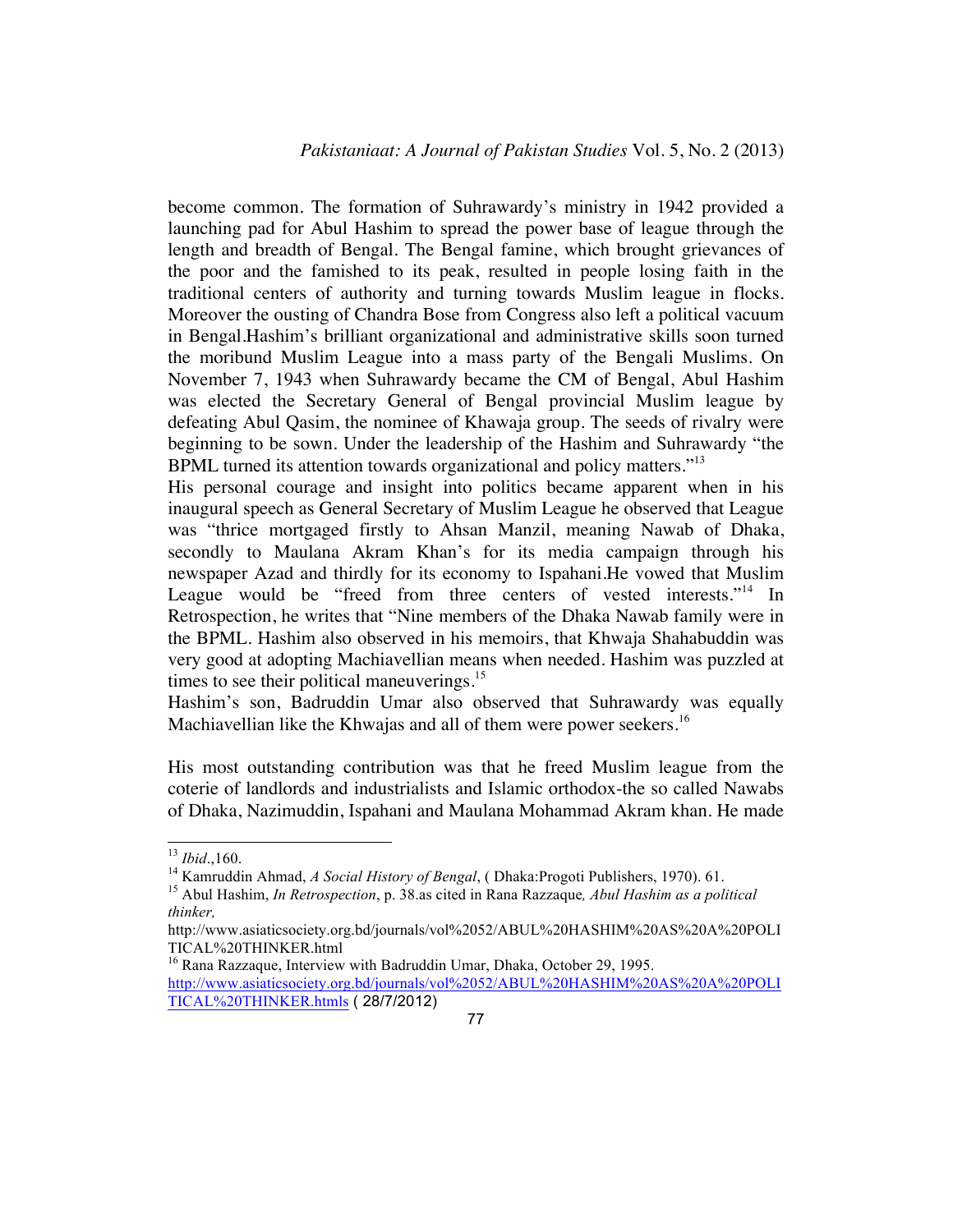league "a party of common man"<sup>17</sup>. His commitment to the peasantry and his socialist leanings were not a secret and he openly preached Islamic Socialism in all his meetings. He wanted to "liberate the peasantry from the rusty shackles of permanent settlement." 18

At the time of the Bengal famine (1943) he again reached out to help his fellow brethrens, not only did he tried to provide for the needs of the famished population of Bengal, but also gave them hope for the future by giving them a promise of social and economic equality. It was in this period of "social distress" that he emerged as a magnetic, charismatic leader of the masses. He made the League a voice of the poor and underprivileged. It was his aim to alleviate poverty from Bengal and free the society from the evils of feudal system, for that purpose, he wanted to empower the lower strata of society and reverse the powerflow from bottom to top. Single-handedly he increased the membership of BPML so that it numbered more than the total membership of League in the rest of India. His extraordinary organizational skills resulted in a crushing defeat of Nawab family in Dhaka district Muslim league elections of 1944.He like Gandhi brought politics out of the drawing rooms to the doors of the poor and downtrodden. By 1945, ten lakh one million Muslim leaguers were enrolled in Bengal, the leftists and communist elements also aligned themselves with the league.

#### **Steps taken to revive the Muslim league:**

On taking over the BPML, Hashim saw three main stumbling blocks to league's popularity, lack of infrastructure, lack of funds and lack of democratization. He devised a three pronged strategy of a) to democratize and decentralize the Muslim league b) to increase its membership and c) to make it a truly mass based party by taking it from the grassroots to the top.

As the Secretary General he got 500,000 receipt books and membership forms printed and established a well manned office called party house at 150 Mugultuli Dhaka in April 1944, right at the front door of Nawab of Dhaka's office. The membership fee was reduced to two annas, result was, in words of Mafidul Haq, Bengal Muslim league became a truly mass supported party.

His vigorous electoral campaign showed the level of his commitment and dedication to the cause of freedom. "Within a period of only two years he was able to open Muslim League branches in 18 districts. Hashim made a tour of

<sup>&</sup>lt;sup>17</sup> Anwar Dil and Afia Dil, *Bengali language movement to Bangladesh***.** (Lahore:Ferozsons Intercultural Forum, 2000. pg 61.

<sup>&</sup>lt;sup>18</sup> Harun ur Rashid: *The Foreshadowing of Bangladesh*, (Dhaka:Asiatic Society of Bangladesh, 1987).171.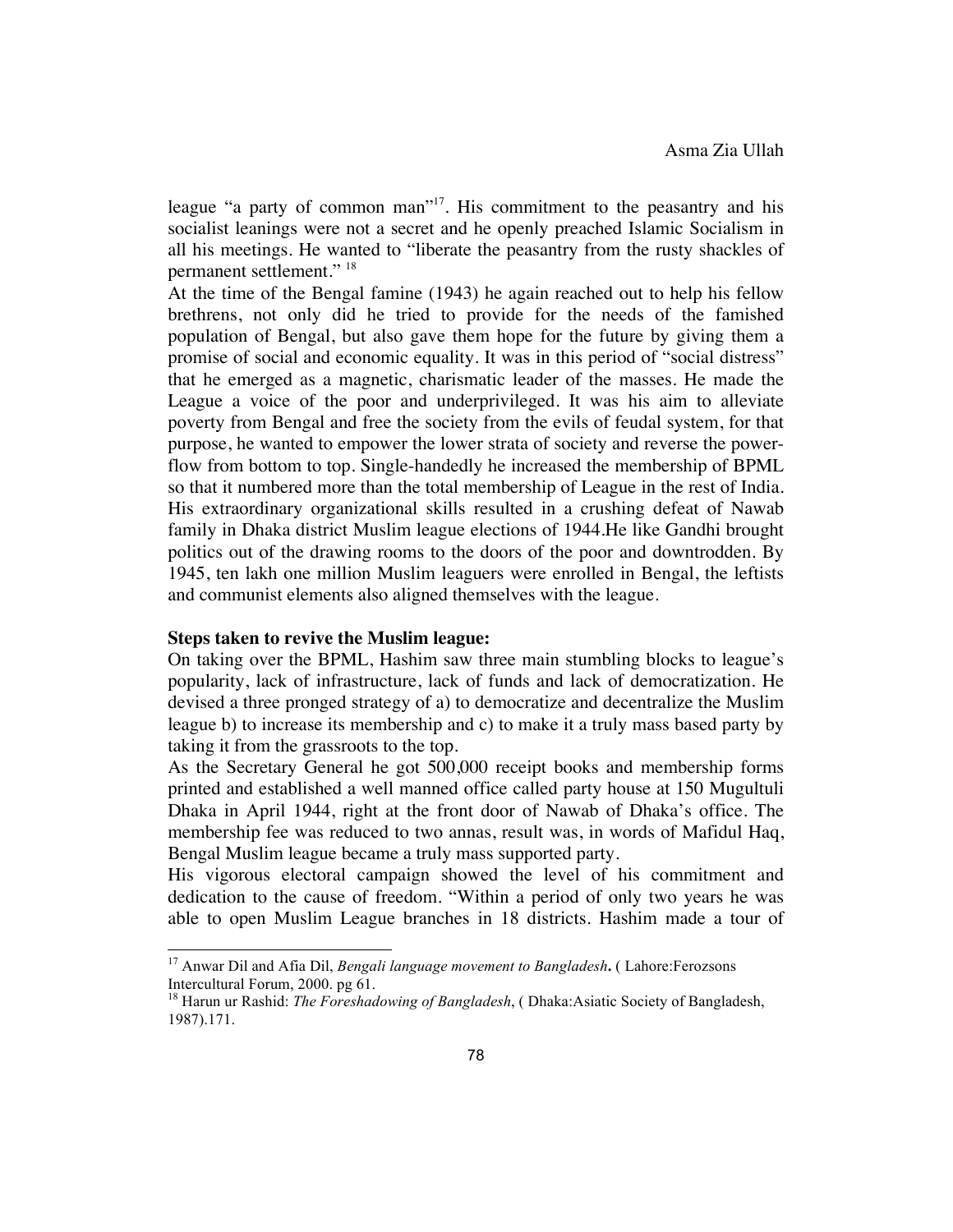Bengal for 45 days, in 1945, and called it a "Long-March for 45 days", which reminds one of Chairman Mao-TseTung's Long March in China. Hashim's methods of organizing the party through direct personal contact with the people, through discussions, bulletins, pamphlets and manifestoes were similar to those of the Communist party."<sup>19</sup> The tons of placards and posters, sent to the mofussils, reflected the anti- zamindari rhetoric "land belongs to the plough", "Down with the vested interests", 'Laborers will be Owners'. "Abolish Zamindari without Compensation", during the election campaign. Abul Hashims newspaper *Millat*  "Pakistan would bring emancipation of the 'proletariat' and complete destruction of all kinds of vested interests"…and that abolition of Zamindari would be a minor matter for the league."<sup>20</sup> He strove to organize the league along the Communist-Congress party model. Instead of amateur workers, he organized a "cadre of whole time workers", constituted of college and university educated middle class romantic youths. Students and the promise of a new homeland were his main armory. While electioneering District/Constituency Worker's camps were organized, this played a decisive role in the elections. To the opponents who lamented the loss of one year of studies, he replied: "Lose it, it is worth it." He even took political classes, particularly in "grammar of political warfare". These steps clearly reflected the Russian communist influence, but one can safely say in his defense that the communist and fascist parties in the  $20<sup>th</sup>$  century had the most organized and disciplined party structures. It was his "organizing ability which was a considerable factor in the success in the 1945 elections."<sup>21</sup>Above all, it was this training which churned out the future leadership of Bengal, Shamsuddin,khondkar Mushtaq Ahmad,Kamruddin Ahmad, Mohammad Toaha and Oli Ahad all looked up to Hashim as their mentor. His opponents criticized him for giving too many high hopes to the youth, but had they given Hashim a chance to implement his plans he would have taken Bengali youth to even greener pastures.

The BPML had no organized fund or any treasury at the time when Hashim took over.. Although Mirza Hasan Ispahani was the treasurer and the "big guns" of the party collected funds, there was no regular system of preparing annual budget or disbursing the bills and making payments at regular times. For the Provincial Assembly elections BML prepared million rupees budget. On refusal of League

<sup>&</sup>lt;sup>19</sup> Harun-or-Rashid, *The Foreshadowing of Bangladesh*, 166-167.<br><sup>20</sup> *Ihid* 222

<sup>&</sup>lt;sup>21</sup> Shaista Surawardy Ikramullah, *Huseyn Shaheed Suhrawardy*, (Karachi: Oxford University Press,2001).61.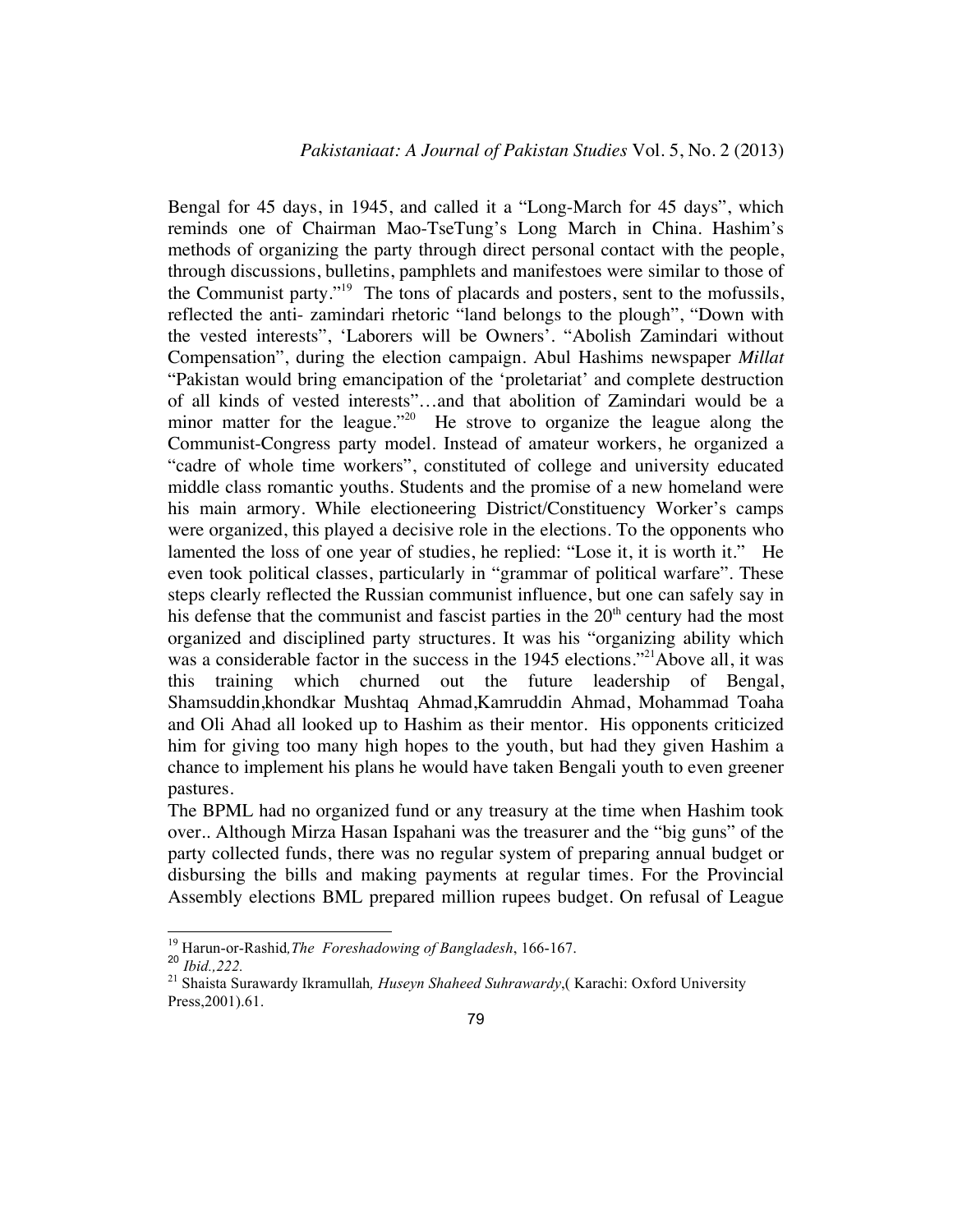High Command Suhrwardy and Hashim took upon a self claimed mission to raise the funds. Union League was ordered to subscribe a minimum sum of between Rs 250 to 500 towards the provincial Election fund. District ML and sub-committees in towns and business centres were set up for fund raising purposes. Students and youths engaged in fund raising drives. <sup>22</sup> Some 20,000 students from postgraduate level to middle school and junior madrassah campaigned for the League, as proclaimed by the Provincial Parliamentary Board.

The Muslim League had no office in any of the districts of Bengal. Office bearers were elected or selected in the "drawing rooms of local leaders"<sup>23</sup> Under Hashims skillful organizational leadership, 30 District Election offices and 119 sub-offices were set up, they were equipped with furniture and a library was made a must. League's workers were motivated to contact individual voters and since BPML had a number of rival parties to counter apart from the Congress, KPP

(Krishak Proja Party) Muslim Parliamentary Board,Jamiat-ul-Ulema Hind,Nationalists Muslims and the Emarat Party, extra attention was paid to constituencies of Fazul Haq (KPP),Syed Nausher Ali( Congress) and Maulana Shamsul Huda ( Emarat Party).

A regular bank account was opened and accounts were audited. The constitution of the party was modified to make room for lower cadre to move upwards and to get rid of "the age weight which was retarding the growth of league"<sup>24</sup> In his move to further democratize the party he ordered the holding of annual elections at all levels. A dispute settlement committee was set up to resolve intra-party disputes. These measures bore fruit and the membership and attendance in Leagues council showed a remarkable increase. The League, in Hashim's own words "was attaining manhood". Finally, the successful culmination of Hashim's electoral strategy was exhibited in the elections to the Bengal Legislative Assembly of March 1946, BPML was able to give a crushing defeat to all is rival political parties by winning 114 out of 250 seats.

## **Results of the elections (Muslim constituencies) to the Bengal Legislative Assembly held in March 1945.**

<sup>22</sup> Harun or Rashid,*The Foreshadowing of Bangladesh*,224. *<sup>23</sup> Review of Muslim League Organization in Bengal* submitted by the Secretary Abul Hashim of the BPML to the

Secretary AIML as cited in Harun-or-Rashid, *The Foreshadowing of Bangladesh*,164. 24 Abul Hashim quoted in Star of India,21st March 1944,as cited in Harun-or-Rashid*,* 

*Foreshadowing of Bangladesh, 166.*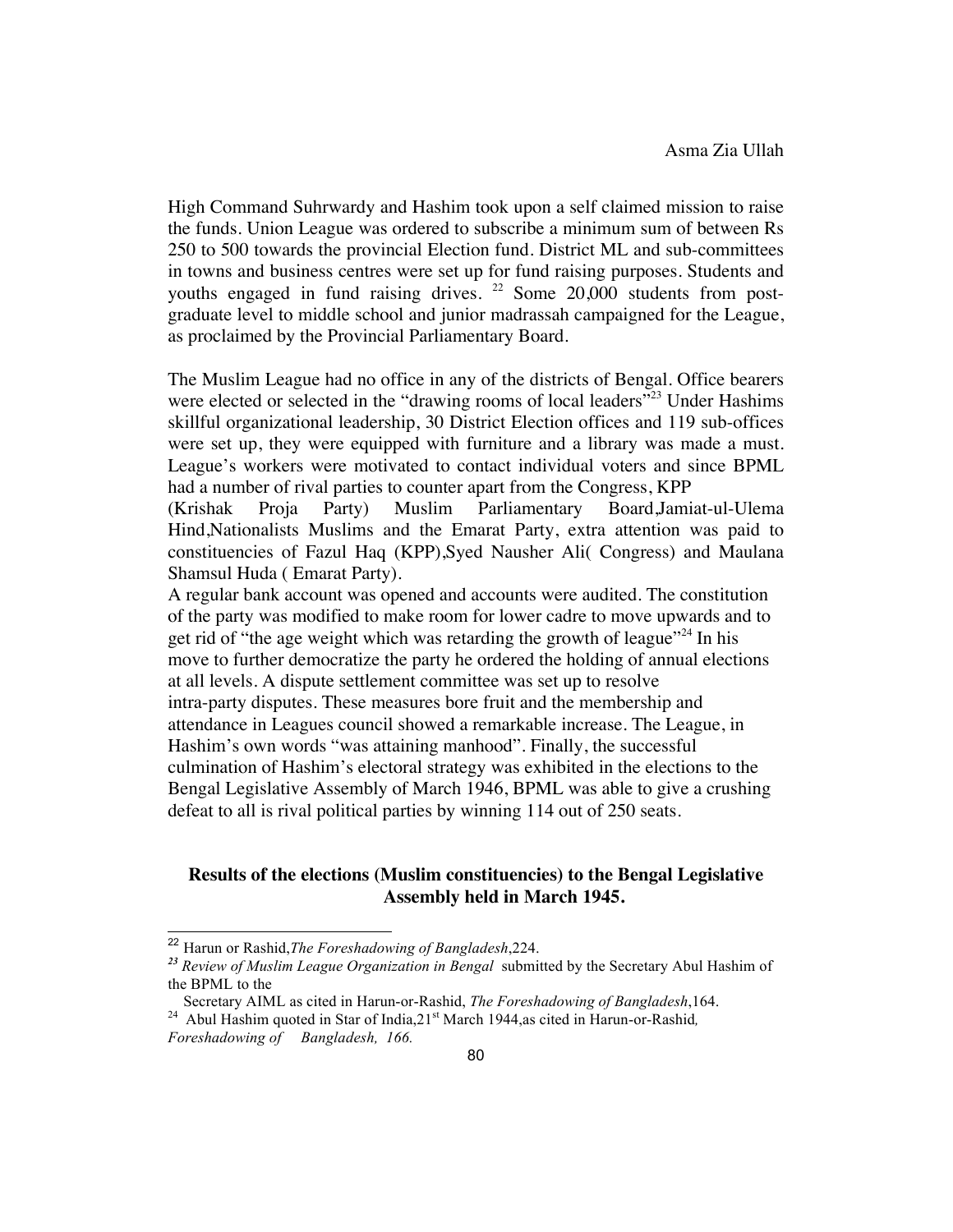| Name of the<br>Party | Number of<br><b>Candidates</b> | <b>Seats won</b><br>$\mathbf{b}$ | <b>Votes pulled</b><br>(Special<br>Constituency<br>excluded) | % Total<br>votes polled |
|----------------------|--------------------------------|----------------------------------|--------------------------------------------------------------|-------------------------|
| <b>BPML</b>          | 121                            | 114(12)                          | 2,036,049                                                    | 83.64                   |
| <b>KPP</b>           | 43                             | 4                                | 131,191                                                      | 5.39                    |
| <b>JUH</b>           | 12                             |                                  | 27,756                                                       | 1.14                    |
| EP                   | 3                              | 1                                | 16.941                                                       | 0.69                    |
| <b>MPB</b>           | 10                             |                                  | 15,816                                                       | 0.65                    |
| Congress             | 6                              |                                  | 11,759                                                       | 0.48                    |
| NM                   | 5                              |                                  | 4,426                                                        | 0.18                    |
| CP                   | $\overline{2}$                 |                                  | 3,244                                                        | 0.13                    |
| <b>RDP</b>           | 3                              |                                  | 669                                                          | 0.03                    |
| Independents         | 143                            | $\overline{2}$                   | 186,255                                                      | 7.65                    |
| Totals:              | 348                            | 121                              | 2.434.106                                                    | 99.98                   |

- **a.** These also included 3 special (reserved) seats, 2 women and 1 Muslim chamber of commerce and 1 special (general) i.e. Dacca University seat.
- **b.** Number of seats won uncontested in brackets. JUH Jamiat-ul-Ulema-i-Hind, EP Emarat Party,MBP (Muslim Parliamentary board),NM (Nationalist Muslim),CP (Communist Party), RDP (Radical Democratic Party) compiled  $23<sup>rd</sup>$  May 1946,Franchise: elections in Bengal 1946
- "If Suhrawardy was the organizer of the league in Bengal, Hashim was its builder and consolidator."25 It was under Hashim's "progressive leadership that a party of KPP's stature in Bengal was totally absorbed by the BML.

## **RIFTS**

All these measures, geared towards the elimination of traditional centres of control and authority perturbed the feudal cum industrialist class, the so called rightists group, the tussle was indeed between "the rising middle class v. the

<sup>25</sup> Harun or Rashid, *Foreshadowing of Bangladesh,191.*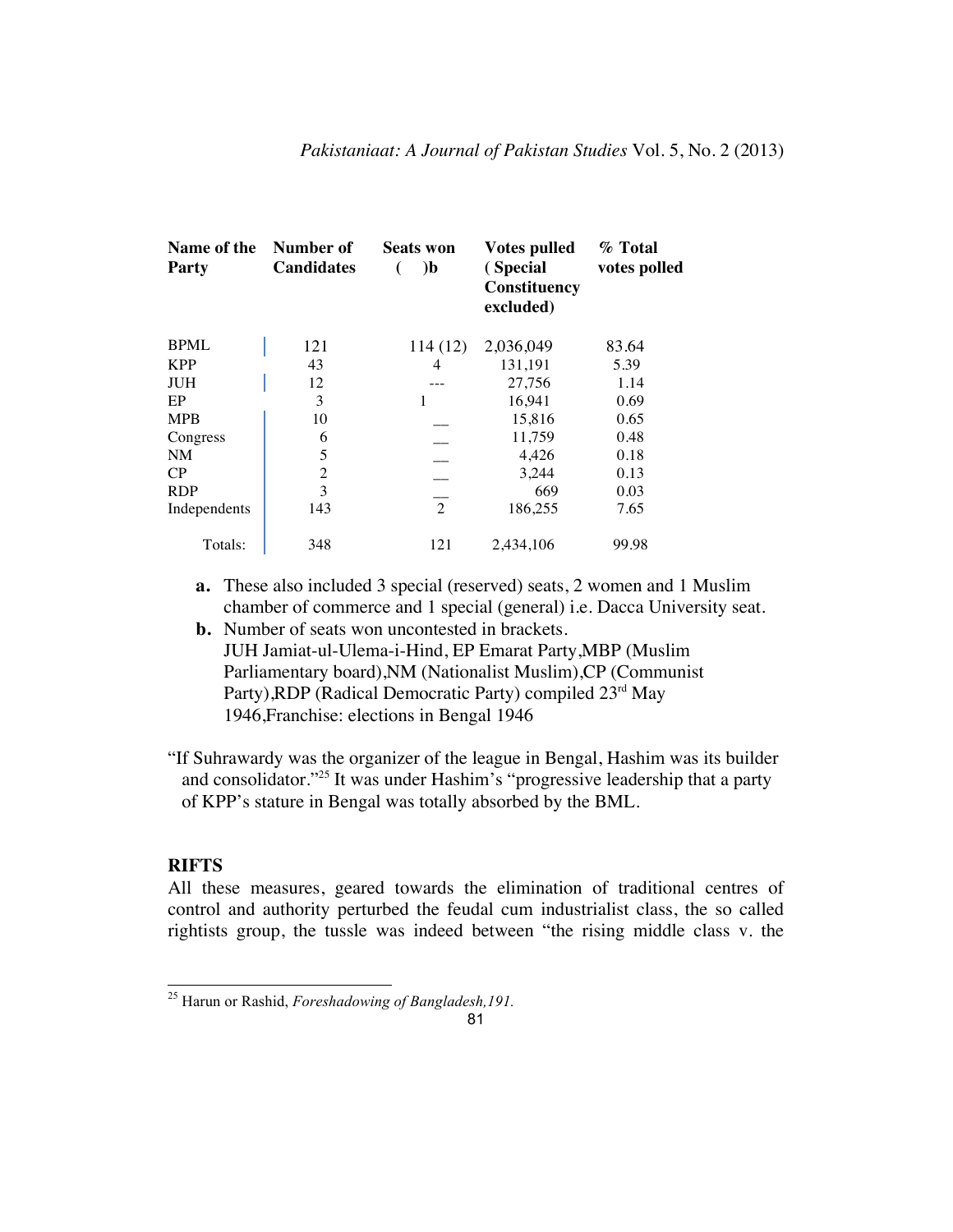landed oligarchy or people v palace<sup> $26$ </sup> Unfortunately, this led to rifts within Muslim league, the rightists dominated by Nazimuddin group and leftists by Abul Hashim. The Khawajas wanted a "government party" whereas Hashim wanted a "party government". Shahid Ahmad,a dedicated member of the ML, in a letter to Liaqut Ali Khan observed that the khawaja group was "nervous about its own leadership."

In order to curb the influence of the khawaja group, Suhrawardy and Abul Hashim concentrated on establishing their full control over the organization.<sup>"27</sup> The extent of hatred of the Khawajas against Abul Hashim can be gauged from Isphahani's statement, Isphahani wrote to Suhrawardy on March 6, 1947, from Calcutta, "… Fazlul Huq is a danger and Abul Hashim is most undesirable." <sup>28</sup> Shahid Ahmad in a report to Liaqut Ali Khan made the following remarks about the Khawajas "Being unsuccessful in their mission they brought out the most dangerous weapon…it was given out that the young people in the organization belonged originally to the Communist party…Even the district magistrates were requested to keep special eye on us" <sup>29</sup> Same charges were levied against Hashim that firstly he was preaching communism under the Islamic garb; secondly, he created polarization inside the party and lastly for the controversial stance he had adopted during the Gandhi-Jinnah talks.

#### **The hold of Khawaja coterie:**

The President of the Dhaka District Muslim League was Khawaja Shahabuddin, also called the Chief whip, the younger brother of Khawaja Nazimuddin. While Bengal was passing through famine the Nawab family, under Nazimuddin's ministry was busy in "money-making by all means...Ministers and even their wives turned into government contractors"<sup>30</sup> Hashim saw all this and also noticed that whoever wanted to gain any political position in the BPML or fulfill any political aspiration, had to work in allegiance with the Khwajas.The cream of Bengal politics, Presidents and secretaries of district Leagues, like Nurul Amin, Ghysaduddin Pathan, Azizuddin, Hamidul Haq Chaudhry and Fazlul Rehman were all toadies of Ahsan Manzil.Hashim observed with disgust and also with

<sup>&</sup>lt;sup>26</sup> Harun Rashid, *The Foreshadowing of Bangladesh*, 160.<br><sup>27</sup> Harun or Rashid,*Inside Bengal politics,1936-1947:unpublished correspondence of partition* 

*leaders*.( Michigan: Michigan University Press,2003).19. <sup>28</sup> Z. H. Zaidi (ed.), *M. A. Jinnah – Ispahani Correspondence, 1936-1948* (Karachi, 1976). 295,516,517.<br><sup>29</sup> Harun or Rashid, *Foreshadowing of Bangladesh*, 169

<sup>&</sup>lt;sup>30</sup> Shahid Ahmad to Liaqut Ali Khan (17<sup>th</sup> may 1945) cited in Harun or Rashid, *Foreshadowing of Bangladesh,*

*Asiatic Society of Bangladesh*, Dhaka, 1987. pg 171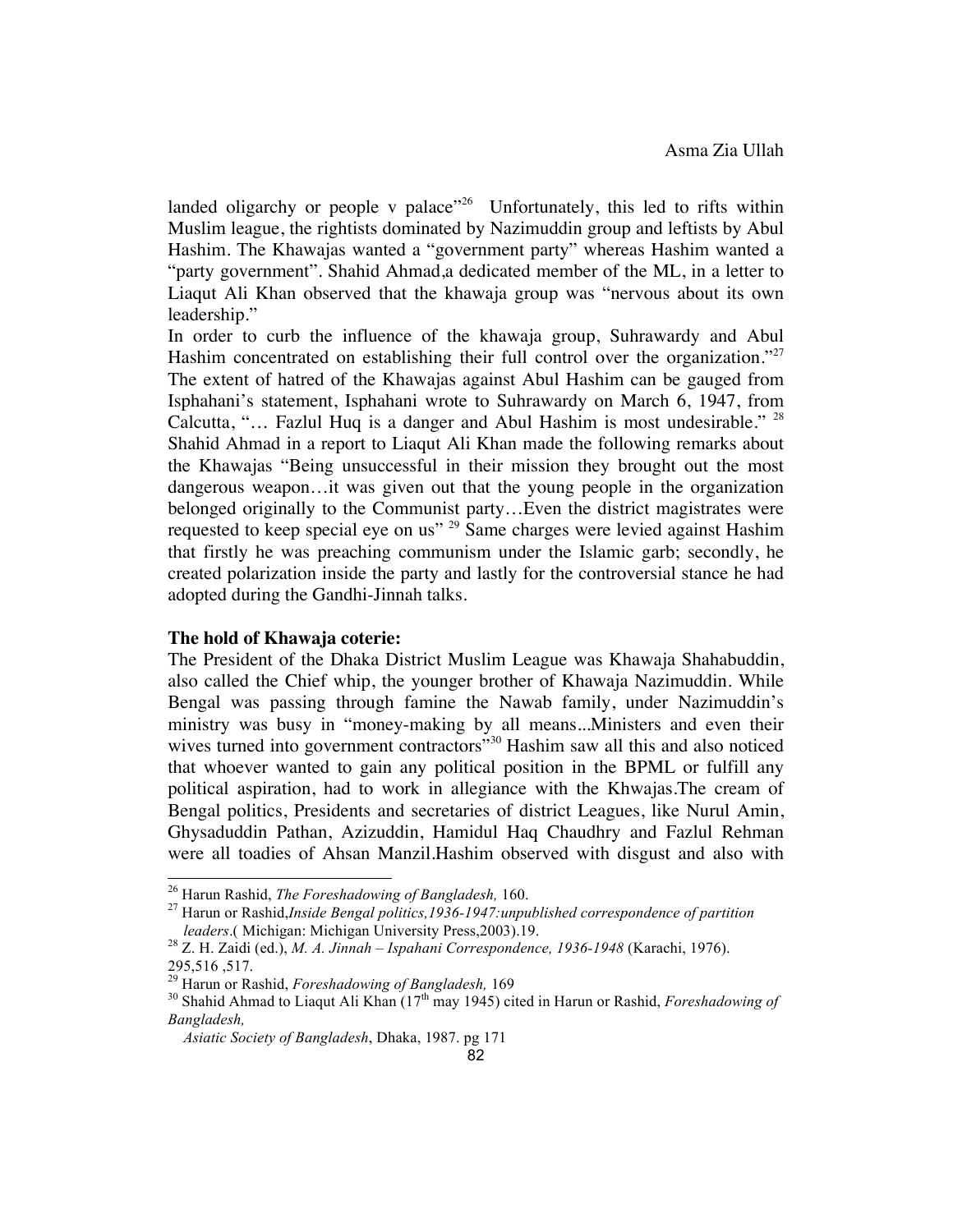great concern that even Suhrawardy at times accepted the authority of the Khwajas to retain his political position. He was critical of the Khwajas from the beginning and kept himself out, as he put it, of this "unholy game of power politics."

Harun or Rashid mentions in his book that "the democratic upsurge failed to affect the upper echelons of the party mainly because of Suhrawardy's moderating role."<sup>31</sup> Although Hashim was his choice but when it came to direct confrontation with the khawajs he advised Hashim to "maintain truce". Maybe he realized the dangers of a split in party at this crucial juncture of freedom struggle. Political expediency won over higher principles. He tried to balance himself in the middle but little did he know that the politics for power and vested interests would soon engulf him in its fold. Anwar and Afia Dil hold the view that Jinnah was more inclined towards the rightists because he relied on their funds and suspected the leftists of favoring moves for United Independent Bengal whereas Shila Sen claims that the division of Bengal League into pro-Nazimuddin and pro-Suhrawardy factions was to some extent based on varying commitment to All India League policy and to the person of Jinnah."<sup>32</sup> Liaqut too had reservations about Mian Iftikharuddin and Abul Hashim whom he thought were conspiring with GM Sayed of Sindh to take his place. Despite the Isphahani-Liaqut moves to keep leftists out of power, the March 1946 provincial elections saw the stupendous victory of Muslim league due to the twin efforts of Suhrawardy as Secretary to the Parliamentary Board and Abul Hashim as General Secretary of Provincial Muslim League. In the aftermath of communal riots of 1946, Abul Hashim came under the attack of Hindu extremists which according to Sir Francis Tucker were led by Hindu Mahasabha, this caused him grief because he had"always held himself apart from partisan communal politics, who had the ability to harmonize diverse religious and ideological groups within the framework of his vision of Islamic socialism"<sup>33</sup>

#### **Divide goes further**

The Lahore resolution envisaging the creation of 'independent states 'in which constituent units would be autonomous further strengthened Hashim's resolve to fight for independence. Later events, however, shook his conviction and again

<sup>31</sup> *Ibid*.,174. <sup>32</sup> Shila Sen, *Muslim politics in Bengal*, (New Delhi: Impex India, 1976). 192. <sup>33</sup> Anwar Dil and Afia Dil, *Bengali Language Movement to Bangladesh***.** 290.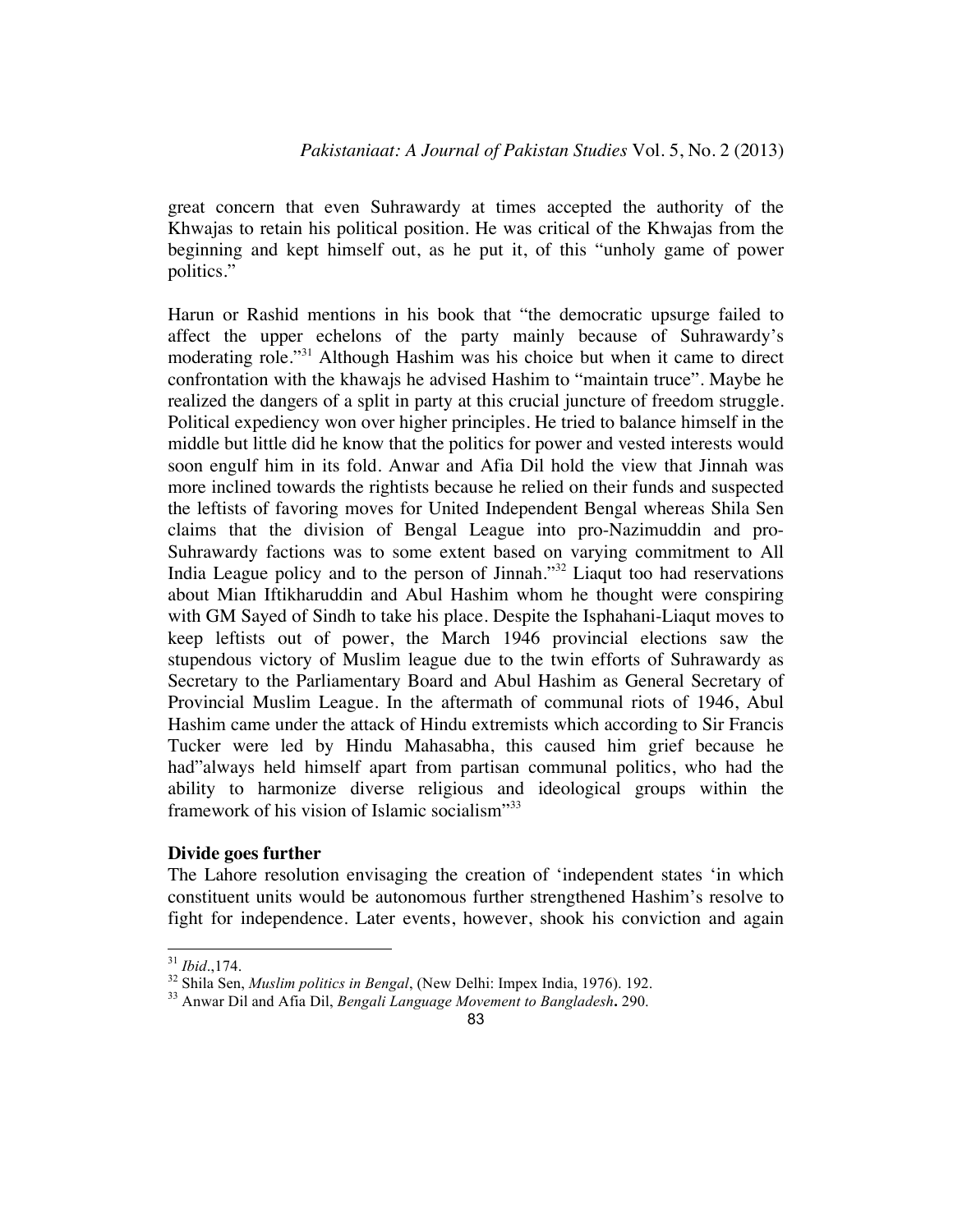brought forth the bitter reality of compromise in politics. Although in politics he was against communalism and consequently against the Two Nation Theory, but he accepted its importance as a political bargaining chip. India at that stage was facing an upsurge of separatist tendencies and therefore Hashim's propagation of multi nationalism came under criticism. In fact it became another tool in the hands of non-Bengali leadership. What most East Pakistanis viewed as an intransigent behavior of Abul Hashim during the time of all India Muslim leagues Legislators Convention in Delhi on April  $9<sup>th</sup>$  1946, was more a reflection of his acute observation and genius for seeing the far off consequences of the word states versus state, when he raised an objection that Lahore resolution envisaged the creation two sovereign states, not a state, Jinnah tried to dismiss it as a topographical error but when Hashim insisted on consulting the minutes book, he was proven correct. Jinnah submission to his legal correctness was obvious when he asked Hashim for a suggestion, what followed was an exchange of dialogues between two legally sagacious minds

"Maulana sahib, I do not want one state of Pakistan. I want a legislative assembly for the Indians you suggest an amendment to my resolution in such a way that I can get what I want without going against the Lahore resolution."

Hashim replied "then please cross out the article one and put in the indefinite article "a" so that your resolution reads we want a state of Pakistan in the North West India and a state of Pakistan in North East India with Bengal and Assam."

His defiant attitude was based on logical reasoning and acclaims full credit. It was in recognition of this that Jinnah accepted it. For the conservative minded non-Bengali leadership this added conviction to their belief that Abul Hashim was out to destroy the very foundations of Pakistan. Since the elections of 1946 were fought and won on the demand for a single state, it became very difficult to address the issue at this stage. Jinnah's assurance that Pakistan's Constituent Assembly will be the final arbitrator put an end to all voices of dissent temporarily.Sajjad Hussein writes that "Abul Hashim realized that in the changed circumstances the demand for separate state meant not only weakening the demand for Pakistan but virtually counteracting it. Since the demand for Pakistan was "less a territorial than an ideological concept."

#### **Greater Bengal debate**

Abul Hashim carried a distinct approach towards the idea of Pakistan, for him it was more of a political objective than a communal demand, he could see that for non-Muslims "Pakistan stands for the pogrom of all those who are outside the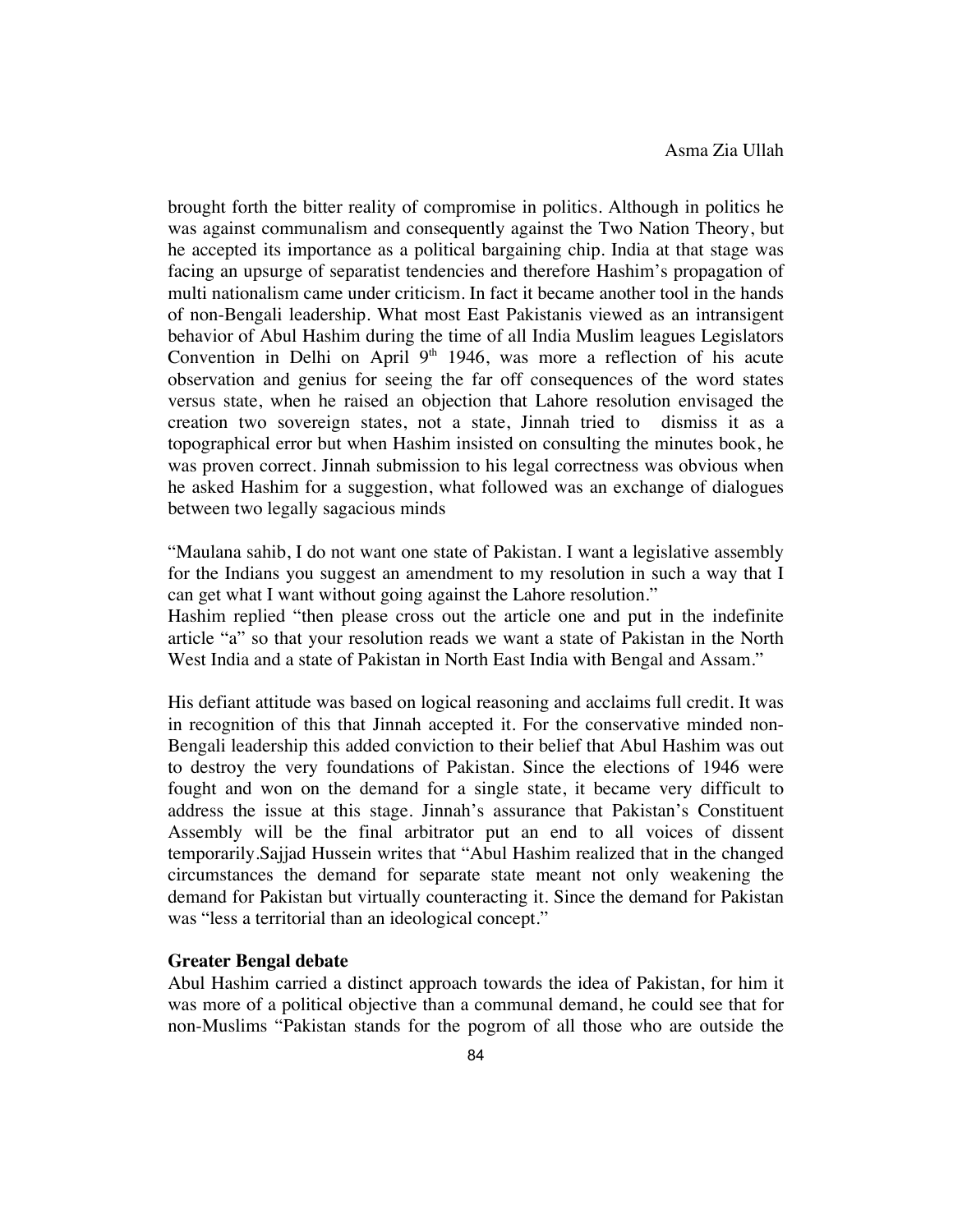Muslim pale<sup>334</sup>. He felt the need for a clear-cut manifesto and in March 1945 published a manifesto embodying fundamental rights of people, freedom from discrimination and oppression, equal opportunities, religious freedom, end of zamindari system and capitalism. His was a charter for the establishment of a truly viable welfare state.

The Muslim League High Command had avoided defining the Pakistan scheme in concrete terms till 1946 but as the partition drew closer so did the question of boundaries. It was in this context that the scheme for "greater Bengal" (stretching from Purnea in Bihar to Assam) which had been on foot since February 1947 was renewed with more vigor by Hashim and Suhrawardy in collaboration with Sarat Chandra Bose and Shankar Roy. Shila Sen is of the view that the initiators of the move for an independent Bengal were Sarat Bose and Abul Hashim and not Suhrawardy.<sup>35</sup>

Hashim had seen the fascist tendencies of Hindus during 1946 Calcutta riots and wanted to work with moderate enlightened leaders like Bose. He also believed in the distinct nationality of Bengali Muslims, in 1942,East Pakistan Renaissance society was formed under Sheikh Mujibur Rehman to promote the idea that Purba ( Eastern Pakistan) are a different from Hindus as well as the "religious brothers of Pakistan" Some Bengali leaders also suffered from centre-phobia which further led to the support of this scheme. Bengal had been the victim of British "denial policy" during 1943 and longed for freedom from central control. Their leadership was confident that Bengal left alone could better manage its resources. Maximum provincial autonomy was the whole purpose behind their support for Pakistan, the raison d'être of their struggle; ironically, the non-Bengali leadership of Pakistan instead of allaying their fears turned them into reality.

The working committee of BPML had also discussed the Raghib Ahsan's Confederacy of East Pakistan and Adibasistan.A confederation between Eastern Pakistan or Bangsam( Bengal and Assam) and the autonomous homeland of Adibasistan( for tribal people around Bihar).Abul Hashim and Suhrawardy supported this scheme. Their aim was to make Bengal self-sufficient both economically and militarily.

The Greater Bengal scheme was the continuation of the same efforts, it had three main points a) that present government will continue to hold office but new Hindu ministers will be nominated by Congress b) Bengal will not join either India or

<sup>34</sup> Harun or Rashid, *The Foreshadowing of Bangladesh,*189. <sup>35</sup> Shila Sen, *Muslim Politics in Bengal*, 224.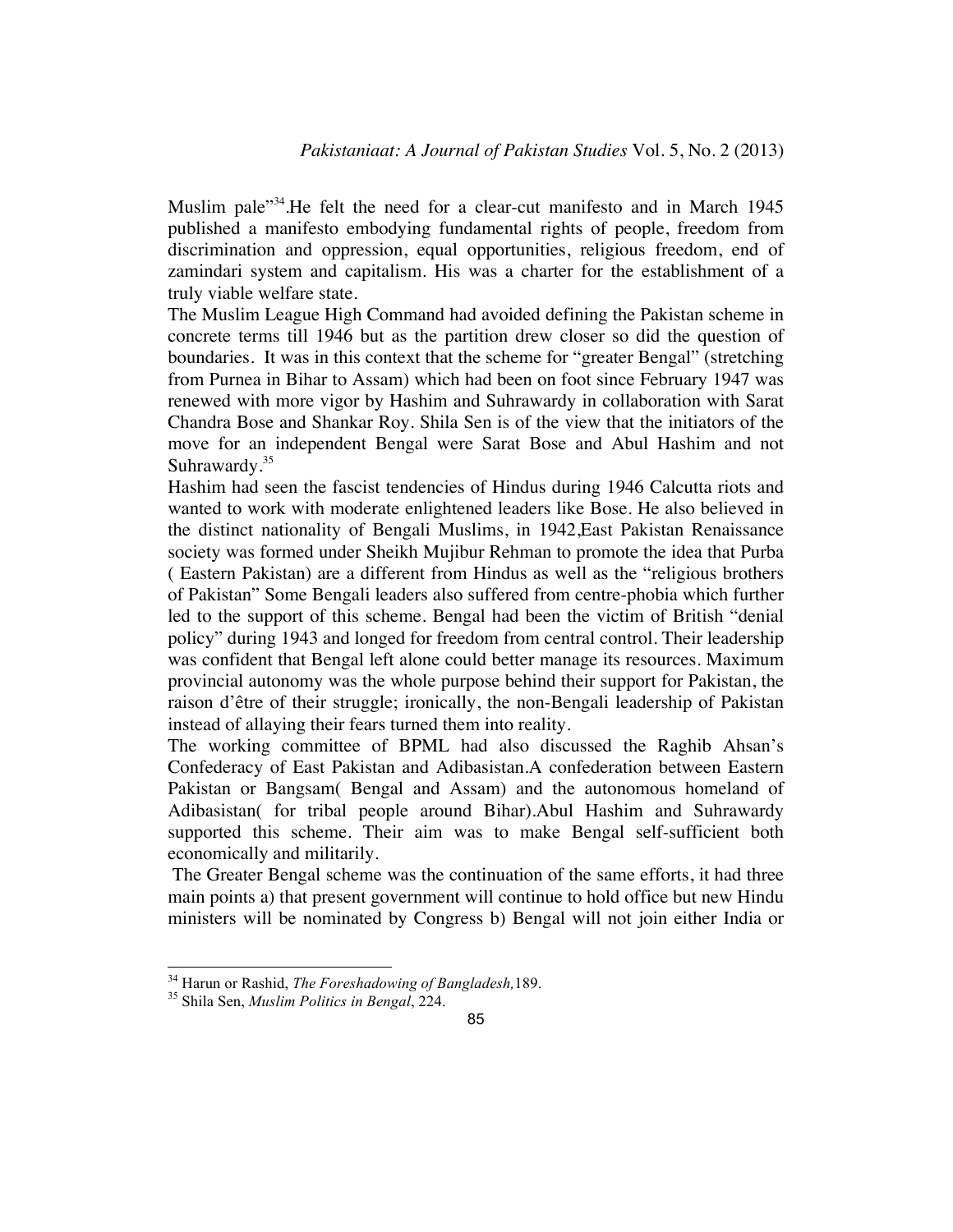Pakistan but will remain free, Constituent Assembly based on adult franchise will decide the issue later c) seats will be allotted according to the population ratio.

In June 1947, when Muslim league again met in Delhi to decide the issue of partitioning Bengal, Hashim implored Jinnah not to accept a "truncated Pakistan" he would rather wait for ten more years for real independence than rush through what he called such a "Mad scheme" <sup>36</sup> he warned Jinnah that it would lead to an "unstable government" and to adopt the Raja Gopalacharia plan but Jinnah spoke of realities which made it necessary to push through Pakistan. In desperation he had appealed to the Council" do you want to have Pakistan in my lifetime? The Dawn dubbed Abul Hashim and his group as "snakes in the basket" On the question of position of minorities in the new homeland both Hasrat Mohani and Hashim were forced into silence.

Abul Hashim derisively criticised the leaders favoring the partition, he termed them as " intellectually bankrupt ,opportunistic and seeking cheap popularity" he showed them their true faces as agents of the imperialists" cent per cent alien capital, both Indian and Anglo American exploiting Bengal is invested in west Pakistan…he went on to prophesize "that Bengal today is standing at croosroads,one leading to freedom and other to eternal bondage" he assured the Hindus that in "free Bengal they will not be denied of their legitimate share in administration and in the employment of her material resources. But in a divided Bengal, west Bengal is bound to be treated as a far flung province a colony of alien Indian imperialism where Hindus will be reduced to the status of daily wage earners of an alien capitalism"  $37$  lastly he appealed to Hindus to accept his 50 50 formulae.

Abul Hashim decided to quit Muslim league and give more time to greater Bengal scheme but sadly the Congress and its handmaiden the Hindu Mahasabha under Prasad Mookerjee put an end to all schemes,although Gandhi had given them his blessings. Hindu historian Mujamdar comments that the reasons behind this attitude of congress was rooted in the Hindu capitalists of Rajasthan and Western India who owned iron and coal fields in western Bengal.Abul Hashim continued undauntedly to propagate the idea of united Bengal; Jinnah's stance on Bengal is ambiguous, it is true that he wanted a united Bengal but whether he wanted it independent or with Pakistan is disputed amongst historians. On  $26<sup>th</sup>$  April 1946, he had told Mountbatten "What is the use of Bengal without Calcutta they had better remained united and independent. I'm sure they would be on friendly terms with us<sup>"38</sup> When Jinnah had refused to accept the division of Punjab and Bengal,

<sup>&</sup>lt;sup>36</sup> Anwar Dil and Afia Dil, *Bengali Language Movement to Bangladesh*, 63.<br><sup>37</sup> Anwar Dil and Afia Dil, *Bengali Language Movement to Bangladesh*, 65<br><sup>38</sup> Ayesha Jalal, *The Sole Spokesman*. ( Lahore: Sang e Meel Publica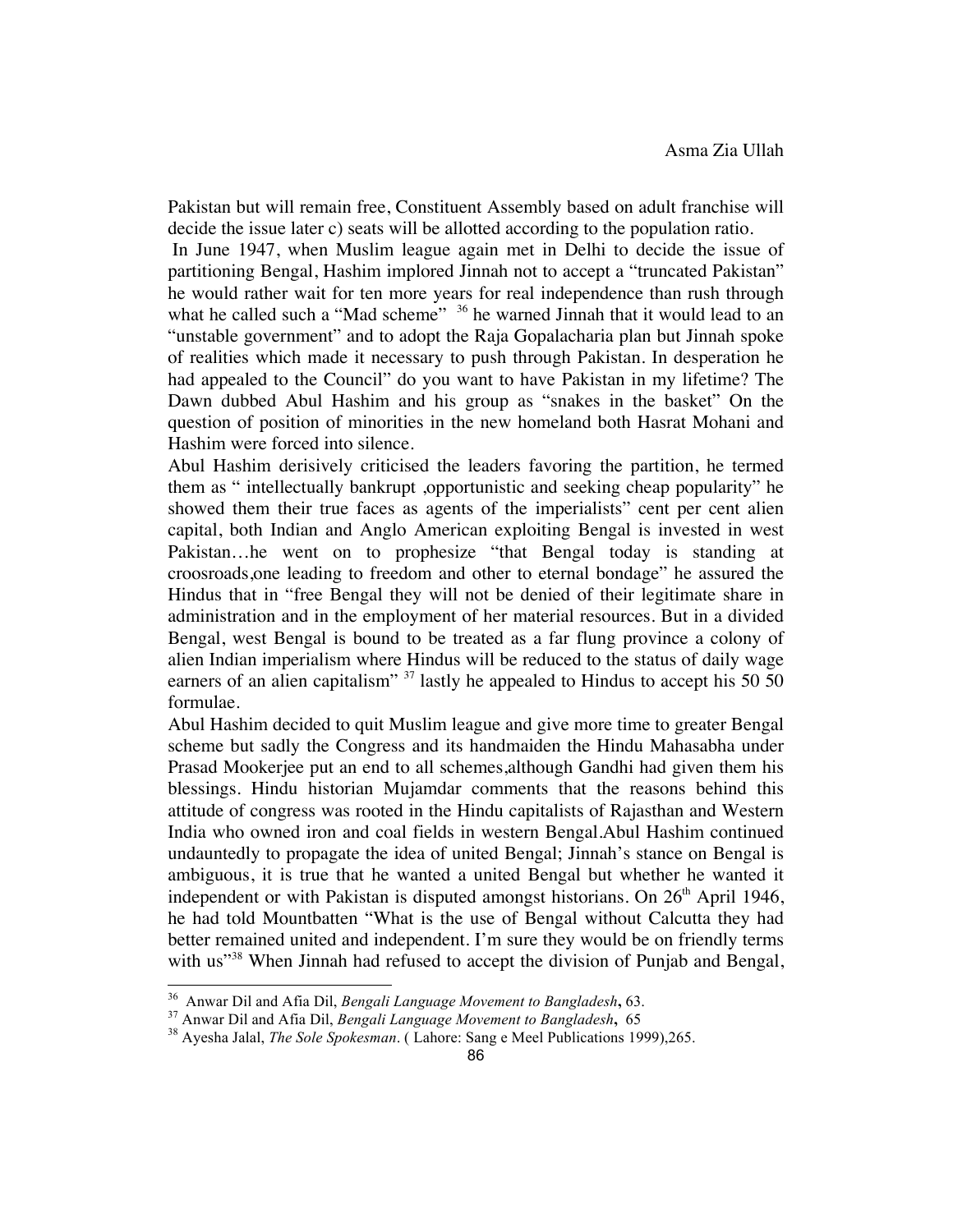Mountbatten accused him for throwing away the substance for the shadow.<sup>39</sup> Ayesha Jalal makes a similar allegation on Jinnah, according to her" A provincial agreement to keep Bengal and Punjab undivided was the only way to achieve a viable Pakistan but "seven years of strident propaganda for Pakistan" and economic grievances had turned into a communal issue and "made supracommunal agreements practically impossible."<sup>40</sup> Ayesha Jalal accuses Jinnah of keeping a "calculated silence" over this issue but it is to be fairly said in his defense that he saw the growing opposition from Congress and realized that it would open up a Pandora's Box and torpedo the demand for Pakistan.

#### **Failure of the plan**

Even within the Bengali leadership there were divisions over the issue of united Bengal.Maulana Akram President of Muslim league Bengal clamored for a "sovereign Muslim state in Bengal" "such a state would be an integral part of Pakistan<sup>"41</sup> Secondly he wanted to get rid of Burdwan district, "perhaps as a way of ridding the league of the Abul Hashim plague"42Leaders like Noor ul Amin, speaker of Bengal Assembly dreamed of the Premiership of Bengal, he had already started distributing loaves and fishes to his cronies like Hamid ul Haq Chaudhry.

At this juncture, Hashim along with Maulana Azad Subhani became more devoted to cause of Islamic universalism. By early 1947, there emerged a rift between Suhrwardy and Abul Hashim over the presidentship of Bengal Muslim league, when Akram khan resigned and Abul Hashim and Fazul Haq both offered their candidacy. Suhrawardy at this juncture kept neutral and quiet and did not support Abul Hashim despite the fact that in 1946 he had supported Suhrawardy against Nazimuddin.Rana Razzaque mentions in his article that "he was disappointed when he observed that Suhrawardy too, was interested in gaining higher political position than in merely organizing the party." But Hashim gives him the credit of being totally non communal and not vindictive.

Totally disillusioned, he left for hometown Burdwan, devoting more time to research and writing on Islamic thought. But the socialist spirit he had infused in

<sup>39</sup> *Ibid*.,253. <sup>40</sup> *Ibid*., 267. <sup>41</sup> Shila Sen, *Muslim politics in Bengal*, 234 and 235 <sup>42</sup> Ayesha Jalal, *The Sole Spokesman*, 266.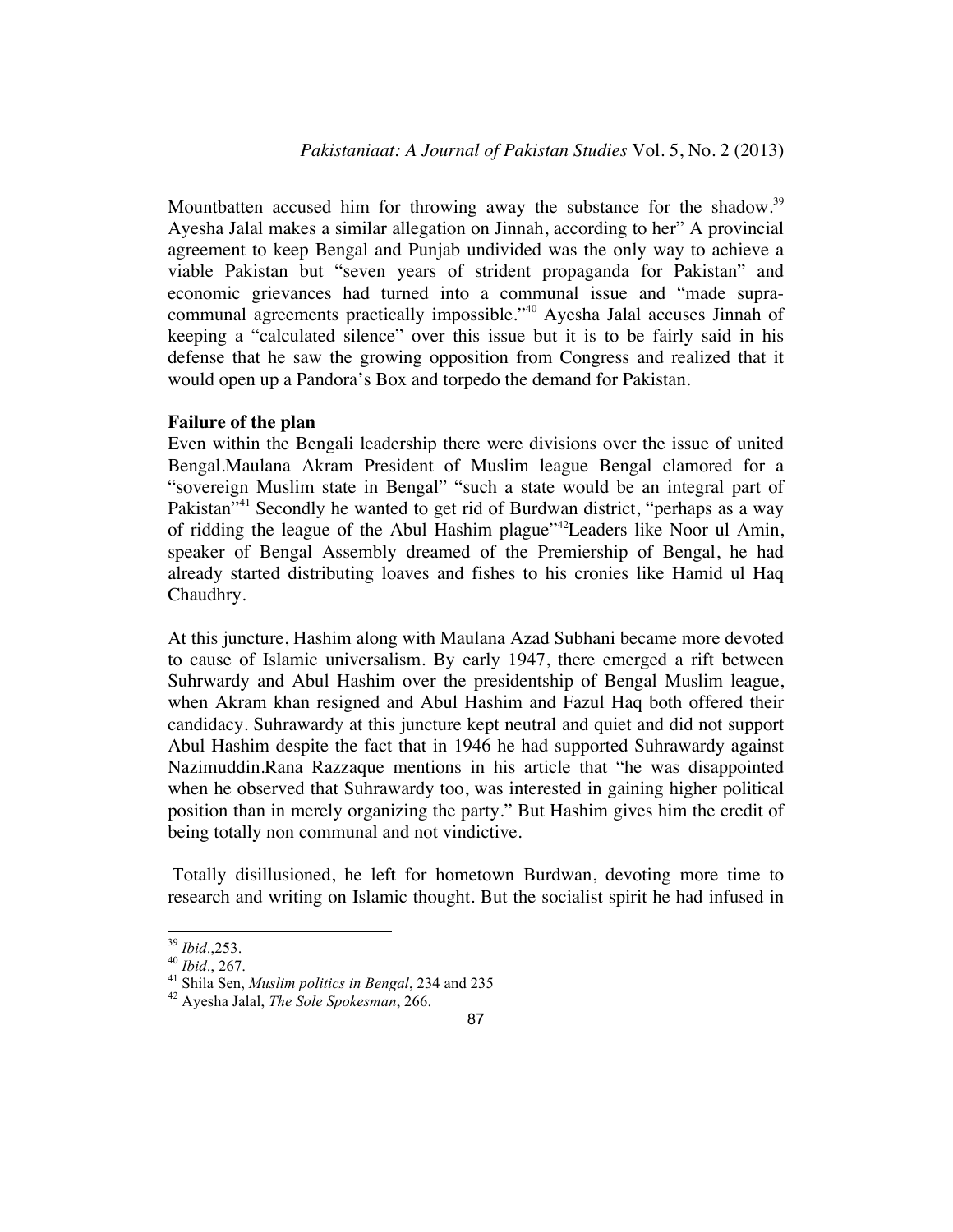younger generation did not vanish, writes Kamruddin Ahmad, they decided to rededicate themselves to the economic emancipation of common man, to fight evils of religious fanaticism."43 His autobiography, *In Retrospection* and his other writings, such as, *As I See It, The Creed of Islam, Integration of Pakistan*, reveal his political, social and religious views.

#### **Refutation of Bengali leadership as being un-Islamic**

Bengali leadership has often been criticized as having secular tendencies, being pro communists and sharing little of the Aligarh traditions so ardently followed by their west Pakistani counterparts, nothing can be further from truth.Surawardy, Fazul Haq and Abul Hashim were as secular as Jinnah, they believed in liberal democracy and protection of minority rights.Suhrawardy and Abul Hashim were as obsessed with the safeguard of religious minorities as was Jinnah, the same yardstick should have been applied to both cases but that was a quality rarely exercised by our ruling clique. Anwar and Afia Dil also seem to have fallen prey to this tendency, their claim that" a number of West Pakistani leaders were furthermore dominated by the pan-Islamic ideology which did not have much appeal for Surawardy, Abul Hashim, Fazul Haq and a number of other Bengali leaders".44For Surawardy and Fazul Haq the immediate concern was the welfare of Bengalis, maybe their thought at that time did not transcend beyond their immediate concerns. But to say that about Abul Hashim would be nothing short of grave misunderstanding. His perception of social justice, egalitarian society, end of zamindari system and emancipation of tenants were all inspired from Islam. Islamic socialism formed the basis of all the manifestos he devised for political parties and his appeal to the youth circled around the same objectives.

Even the power sharing plan between Chandra Bose and Hashim was devised to guarantee equal rights for minorities and prevent subjugation of one dominant group over another, in this sense Hashim was clearly inspired by Islamic ideals of social and economic justice, Anwar Dil's contention can be refuted on the grounds that Abul Hashim constantly demanded safeguard of minority rights and economic emancipation from the gilded capitalist and landed aristocracy class which had for long subjugated the Bengalis. It was this fake claim of Punjabis that Bengalis were not "true Muslims" which later resulted in giving religious connotations to the movement which had in its heart graver political and economic factors.

<sup>43</sup> Anwar Dil and Afia Dil, *Bengali Language Movement to Bangladesh***.**<sup>291</sup> <sup>44</sup> Anwar Dil and Afia Dil, *Bengali Language Movement to Bangladesh***.** <sup>57</sup>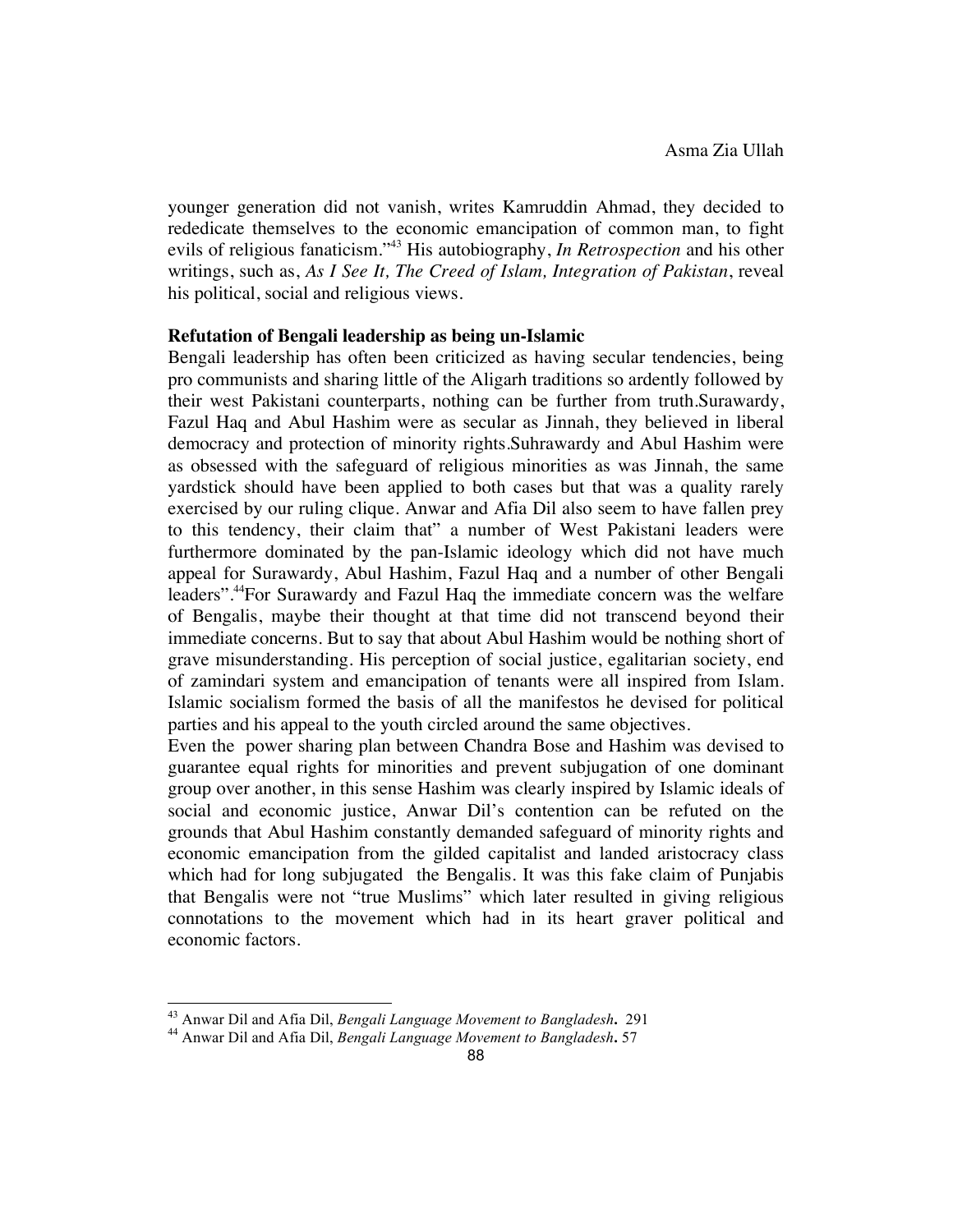#### **Conclusion**

The sense of political failure and disillusionment coupled with the large scale massive killings and riots which followed partition caused irreparable grief to Abul Hashim his eyesight dwindled with sorrow. His house in Burdwan was burned down by Hindu nationalists,so he migrated to Dhaka in 1950.

"But there were enough hints to tell him that all was not well in the new country. There were not merely the old stirrings of communalism but the very clear indications of Bengalis being threatened with insignificance in the new order of things. It was clear to him that unless there was resistance to those who believed the Bengali language could be relegated to the backyard in the interest of the Pakistan state, the future for Pakistan's Bengalis would be at risk. The authorities did not fail to notice his activist role in the movement and only days after the shootings of 21 February 1952 packed him off to jail. He was to remain a prisoner of the Pakistan state for sixteen months. When he was freed in 1953, he formed the Khilafat-e-Rabbani Party, to which he provided leadership till 1956."45The success he could not achieve in politics was compensated through his literary achievements; his book the creed of Islam is considered an asset in cotemporary Islamic thought.

In the new political stage, the greatest heroes of the freedom struggle were ruthlessly driven out of power through well planned propaganda and political maneuverings of the feudal industrialist's non-Bengali elite, which quickly became the new masters and eroded all opposition which threatened their powerbase.

Hashim's biographer Mafidul Hoque writes that although Hashim helped in drafting the manifesto of the Awami league in1949, he did not take interest in the new party."46He shifted his focus towards Islamic research under the banner of the Tamaddun Majlis which fought for the status of Bengali as the national language. He presided over the historic All Party State Language Committee held on  $20<sup>th</sup>$ February, 1952, a day before the Ekushe. He died in 1974.He was a towering though tragic figure writes Anwar and Afia Dil, who warned his people to stay away from narrow sectarian attitudes.<sup>47</sup>

M.H. Askari in his article asks the pertinent question" Did Abul Hashim and other Bengali leaders who were in harmony with his thinking have the premonition that

<sup>45</sup> Stories of politician, tales of struggle. http://badruddinumar.blogspot.com/2008/06/tribute-tobadruddin-umar-on-his.html ( 26/7/2012) <sup>46</sup> Anwar Dil and Afia Dil,*Bengali language movement to Bangladesh***.** 292. <sup>47</sup>*Ibid*. 292.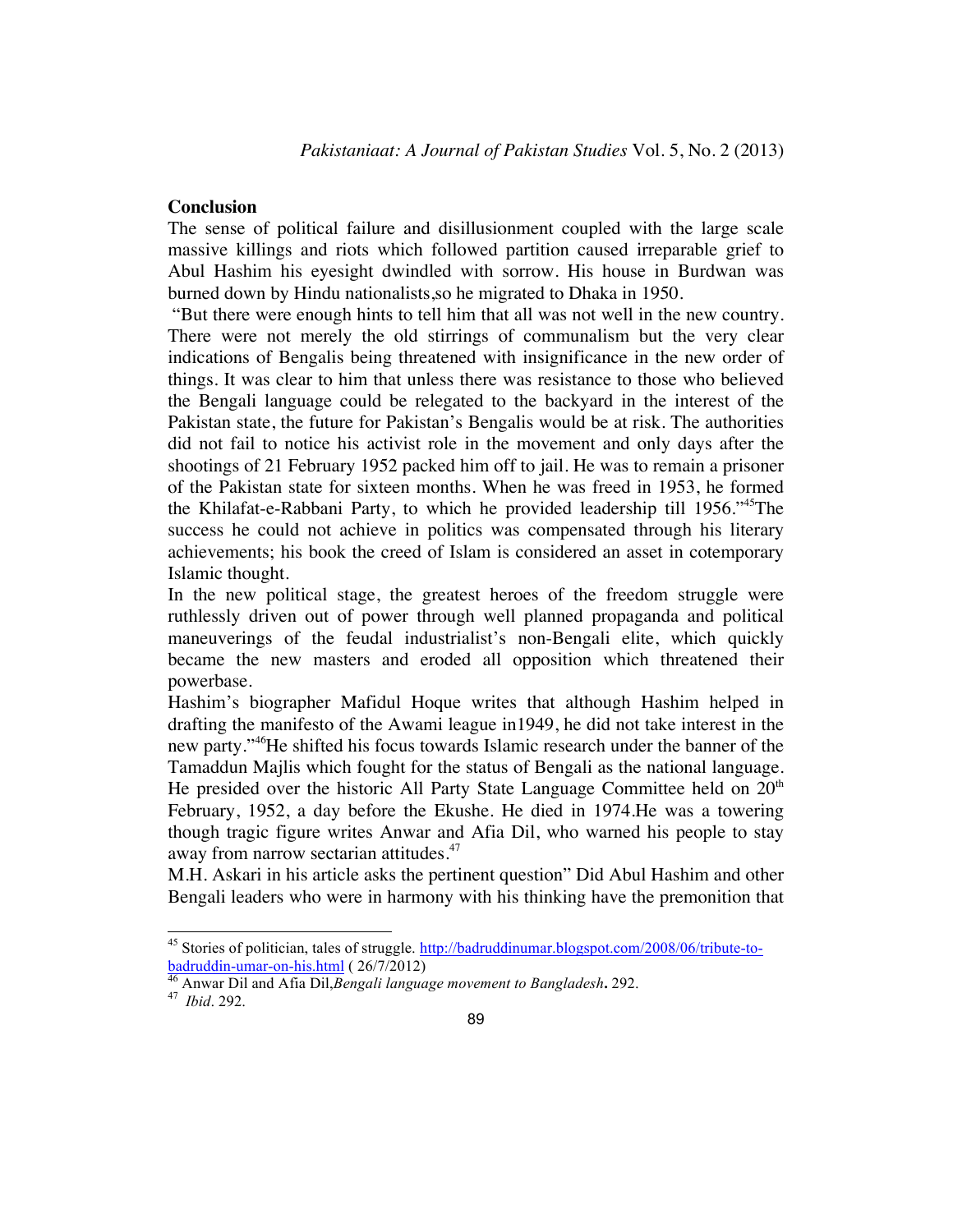within the setup of a single state, the people of Bengal despite their majority, would have to live under the domination of a highly centralized government, with no regard for their own aspirations and political and cultural identity?<sup>48</sup>. Eminent historian, Prof Khalid Bin Sayeed has expressed the view that once Pakistan had come into being, the central leadership adopted the perception that "a significant number of influential Bengali Muslims were probably not completely loyal Pakistanis." It was openly suggested that in matters such as the Bengalis' insistence upon retaining the Bengali language and culture, it was evident that they were under the influence of ideas from across the border. Syed Badrul Ahsan writes in his review of Badruddin Ahmad's book on Abul Hashim-stories of politician, tales of struggle

"A recapitulation of the life and times of Abul Hashim is fundamentally a going back to an era where good men defined the parameters of politics. And yet some of these good men, for all their political integrity, somehow found themselves drawn to the tragic drama that was soon to divide India on a scale of violence and passion never before seen in its history. Hashim was one of these men. He loved nature and was fond of flowers. For him life was forever a matter of aesthetics."<sup>49</sup> The success he could not achieve in politics was compensated through his literary

achievements; his book the creed of Islam is considered an asset in cotemporary Islamic thought.

#### **Analysis:**

In the final analysis, Abul Hashim undoubtedly emerged as a charismatic leader for the Bengalis, he did not reach the stature of a national leader unlike Jinnah but did enjoy the honour of being amongst the " Big Three" of the revolutionary Bengali leaders( H S Suhrawardy, Fazul Haq). He played a major role in the self awakening of the Bengal masses. His strategy for the revamping of BPML and infusing it with a more democratic spirit was completely successful. He freed the Muslim League from the elitist, oligarchical rule of khawajas, Ispahanis and Nawab of Dhaka. His services cannot be easily undermined, had ML not returned with sweeping majority in Bengal and Punjab, events would have unfolded in totally different manner.

His second strategy for the formation of greater Bengal met defeat due to the larger drama unfolding in the political scene of India, the beast of communalism

<sup>48</sup> M.H. Askari, Who *is to blame for '71 crisis?* http://www.lib.virginia.edu/areastudies/SouthAsia/SAserials/Dawn/1998/07Mar98.html

<sup>&</sup>lt;sup>49</sup> http://badruddinumar.blogspot.com/2008/06/tribute-to-badruddin-umar-on-his.html access date: ( 27/7/2012)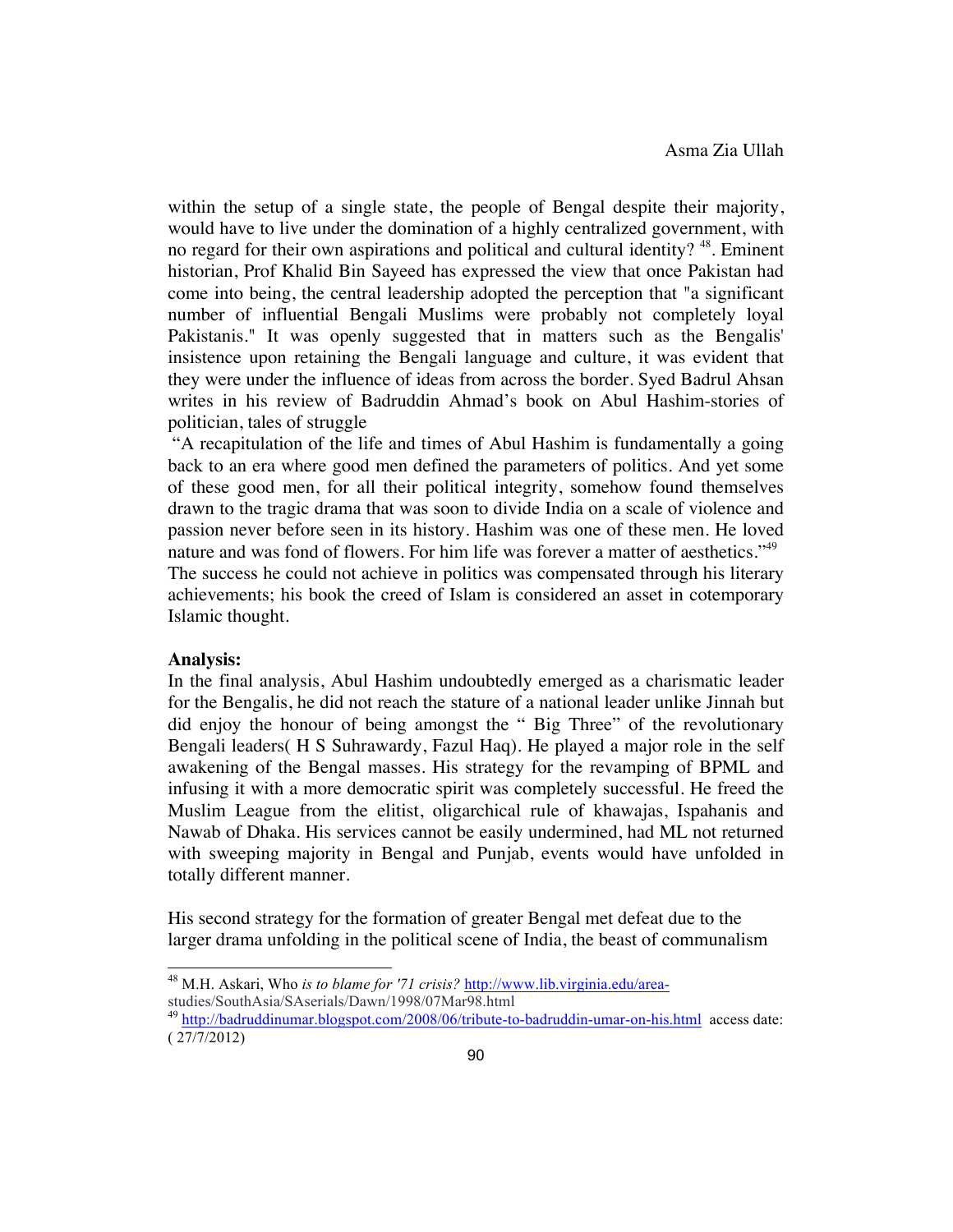and the mindboggling issue of divisions rendered his Greater Bengal scheme futile. Later on, Pakistan's own ruling clique dominated by the feudal cum industrialists and corrupt politicians proved a death knell for Bengali inspirations for autonomy. A systematic campaign was carried out to tarnish the image of Bengali leadership as traitors and secessionist serving as Trojan horses for India. Hashim one man front was swept away in the tide of vaulting ambition of iron control from the centre. His disillusionment with politics was acute, his experience taught him how in reality politics was far from ideals and ground realities demanded Machiavellian tactics, only shrew politics of selfaggrandizement succeeded. But the success of a leader is gauged not by his temporary achievements but by their influences on the future course of events, from that angle, Abul Hashim emerges as one of the greatest and most charismatic leader of the  $20<sup>th</sup>$  century. "For only a charismatic leader has the ability to break through the inherent conservatism of organization and to excite masses to support great things."<sup>50</sup> Time and again his ideals were smashed but since revolutions are born in the mind first, Hashim had already sown the seeds of that revolution for equality and Islamic socialism in the minds of the Bengali youth, who later became the flag bearers of Bengali Language movement which later crystallized in the form of a separatist movement, or rather, a movement for justice, equality and end of exploitation.

## **References**

#### **Books**

Ahmad, Kamruddin. *A Social History of Bengal*. Dhaka: Progoti Publishers, 1970. Dil, Anwar and Afia Dil. *Bengali Language Movement to Bangladesh*. Lahore:

Ferozsons intercultural publication,2000

Harun-or-Rashid. *The Foreshadowing of Bangladesh*. Dhaka: Asiatic Society of Bangladesh, 1987.

*\_\_\_\_\_\_\_\_Inside Bengal Politics, 1936-1947: Unpublished Correspondence of Partition Leaders.* Michigan: Michigan Univerity Press,2003

Ikramullah, Shaista Surawardy. *Huseyn Shaheed Suhrawardy: A Biography*. London: Oxford University Press, 1991.

Jalal**,** *Ayesha. The Sole Spokesman.* Lahore: Sang- e- Meel Publications, 1999. Sen, Shila. *Muslim Politics in Bengal*. India: Impex Publications, 1976.

 <sup>50</sup> Pamela S. Tolbert Robert Michels and the Iron Law of Oligarchy http://digitalcommons.ilr.cornell.edu/articles/